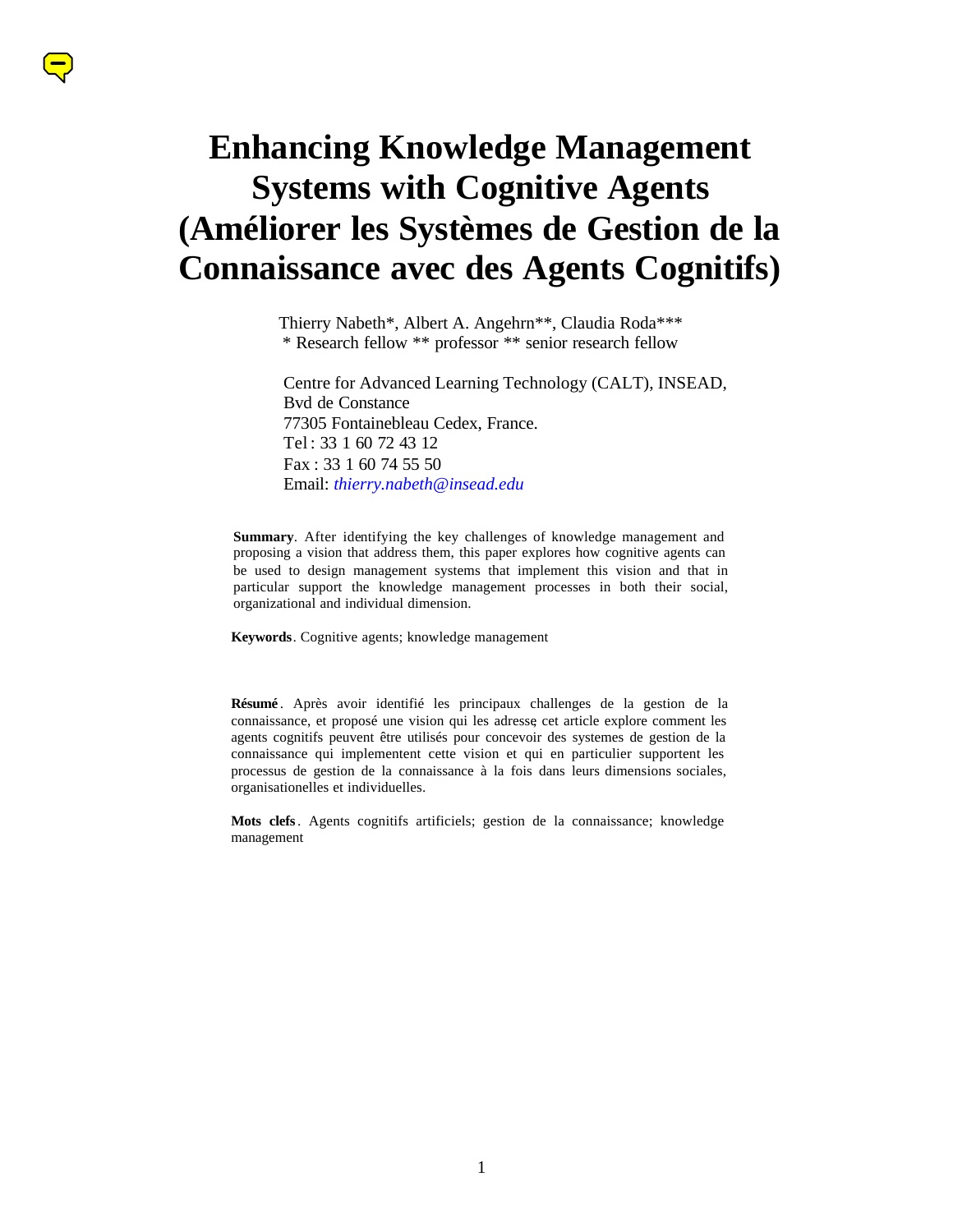# **1. Introduction**

The use of agents for enhancing information systems has received considerable attention in the past, first through information crawlers capable of searching huge amounts of information, and then with the more sophisticated data -mining agents (such as the Autonomy system (http://www.autonomy.com)) that are able to automatically extract useful knowledge patterns from an important mass of information.

Although providing sophisticated searching and extraction services represents a substantive value to the users that are overwhelmed by the huge amount of information available today, we believe that agents can play an even more useful role by supporting more directly and deeply all the knowledge related processes of the knowledge workers. Indeed, what the users ultimately need are not so much tools that will be able to process more efficiently an eve n larger amount of information, but rather "smarter" tools that are able to support more effectively the knowledge related processes that are inherently connected to their work, and the operations of organizations. Besides, the processes that have to be supported should not only include searching and storing knowledge, but also creating, transforming, manipulating, communicating, sharing, assimilating and applying knowledge. Also, these tools should try to help to manage and support any form of knowledge, from the knowledge explicitly formalized in repositories, to the knowledge present in the person's head, and to the knowledge embedded in systems and that can mainly be acquired by practice. Finally, these tools should take into account human and social factors, since "the knowledge is inextricably bound up with human cognition, and the management of knowledge occurs within an intricately structured social context" (Thomas, Kellogg, and Erickson, 2001).

The objective of this paper is to present how cognitive agents can be used to fulfil this goal, and in particular how they can be introduced in next generation knowledge management platforms in order to support effectively, and at a high level, a broad range of knowledge related activities.

The first part of this paper analyses the limitations of the traditional knowledge management approaches (considered too document-centred), so as to identify the key challenges that the next generation knowledge management platforms should try to address. From this analysis, it derives a vision of the next generation knowledge management platforms that is articulated according to the 3 following dimensions: the support for the social dimension; the active support for the knowledge management processes in an organizational context; the personalisation of the interaction.

The purpose of the second part of this paper is to present the concept of cognitive agents. Cognitive agents indeed possess many characteristics that make them particularly adapted for implementing system that support deeply complex processes involving a strong human dimension such as the knowledge management processes that have been introduced previously.

In the next part of the paper, we present how cognitive agents can be used for implementing the next genera tion knowledge management systems. In particular, this section identifies and describes the different categories of cognitive agents that can intervene both at the social level (via for instance knowledge facilitator agents facilitating knowledge exchange in groups), at the organizational level (via service agents that can contribute to make the functioning of the organization easier) and at the individual level (with a personal knowledge assistant that not only automates the repetitive tasks but also stimulates the user). A set of scenarios and some references to projects help to illustrate more concretely the use of this approach in an operational setting. This section also makes a reality check of how cognitive agents have been used until now, how these approaches have been (or should be) validated, and what is the work that needs to be accomplished.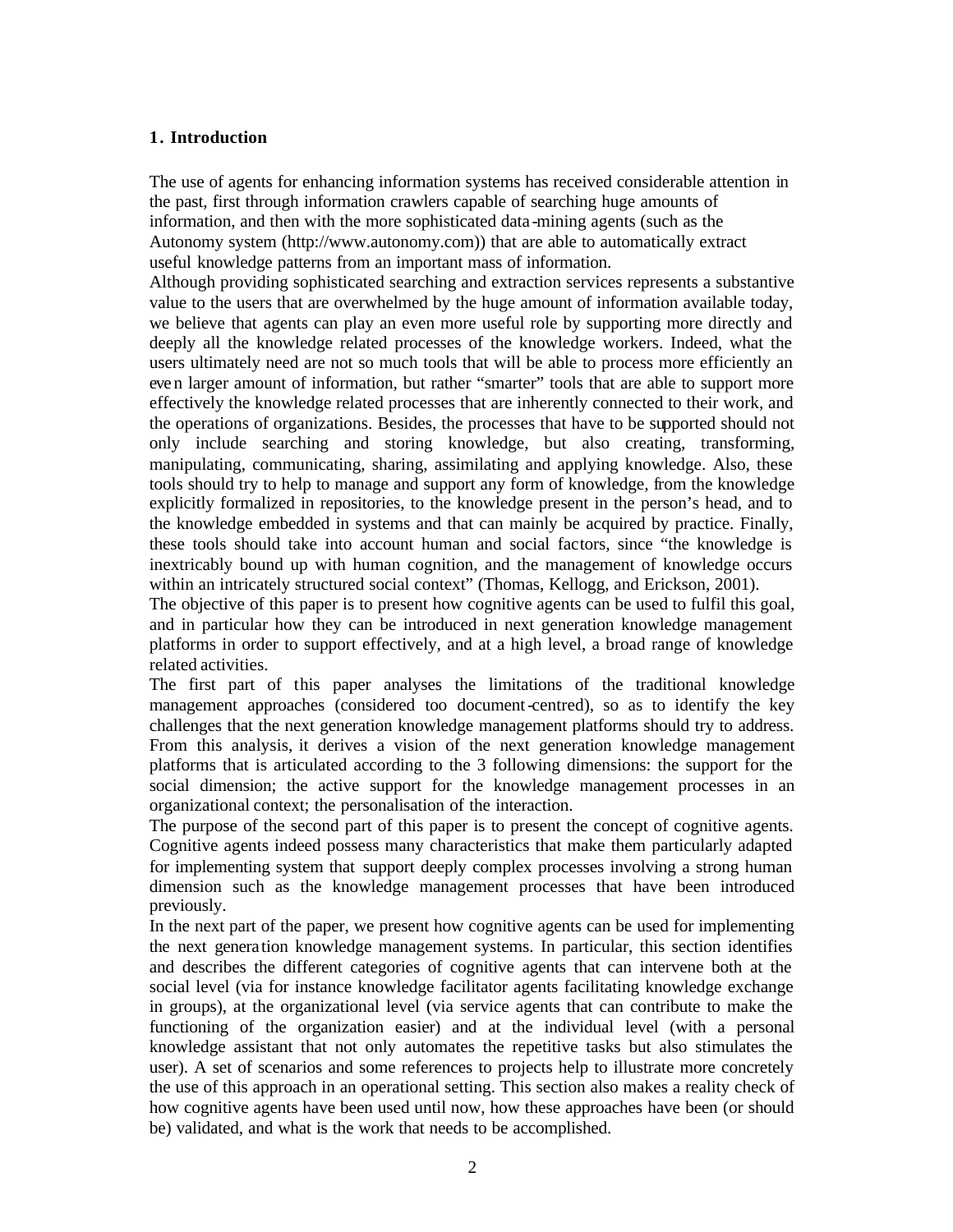Finally, this paper concludes with the presentation of the perspective and the issues related to the progressive incorporation of advanced agents' features in the next generation of knowledge management systems in the future, and their adoption in organizations.

### **2. The challenges of knowledge management**

Private and public organizations, and the environment in which they operate, have considerably changed in the last few decades. These organizations have to renew themselves more rapidly to adapt to a more competitive and changing environment, be much more flexible than in the past and also need more sophisticated ways of managing their knowledge assets (Dore, 2001). They have to manage efficiently the whole knowledge cycle (such as identification, creation, reformulation, capitalization, sharing of knowledge) and in particular have to better support social related processes. Modern organizations (1) are aware that a major part of their knowledge assets (for instance people know-how and experience) is available in the form of tacit knowledge that they need to better support; (2) need to integrate mechanisms which contribute to the dynamics of the circulation & exchange of the knowledge of the organization; (3) need to adapt the organizational work processes to the specific characteristics of the corporate users (such as his/her position in the organization, competence, cognitive style, interest and motivation) in order to maximize the quality of their work.

As a consequence, Knowledge Management Systems have to be defined to support these new settings and in particular the knowledge related activities of knowledge workers which have considerably evolved in this last de cade.

Whilst a plethora of knowledge management systems have been and are being developed (which take advantage of the available technologies), they fall short of fulfilling these needs. Most of these systems have emerged from document-centric approaches and are able to support (very efficiently) only a fraction of the whole knowledge cycle (classifying, storing, and retrieving knowledge).

These systems have three main limitations:

- Limitation related to the management of tacit knowledge.
- Limitation related to the capability to engage users in a continuous, active and dynamic management of their knowledge.
- Limitation related to the support of the specificity of each user, taking into account the interaction of their particular role in the organization, their competency, cognitive style, interest, desires and motivation.

### *2.1. The need to support the management of tacit knowledge*

Most of the traditional Knowledge Management Systems rely on the assumption that knowledge can be assimilated to objects that can be identified, separated from their initial context, and handled in information systems. This definition of knowledge is too restrictive (Davenport, 2002), and does not take into account all the knowledge that cannot be formalized, codified, structured and made explicit. This "tacit" knowledge, which includes all the experience, practices, skills and know-how that people acquire, possibly without being really aware while they are working, represents, however, one of the most important forms of knowledge for modern organizations (Nardi, Whittaker, Schwarz, 2000).

Why is managing tacit knowledge increasingly important for organizations? Firstly, modern organizations are continuously changing and do not have the time to codify all this tacit knowledge into explicit knowledge (which anyway becomes too rapidly obsolete to justify the cost). Secondly, this knowledge can be very difficult to codify, in particular the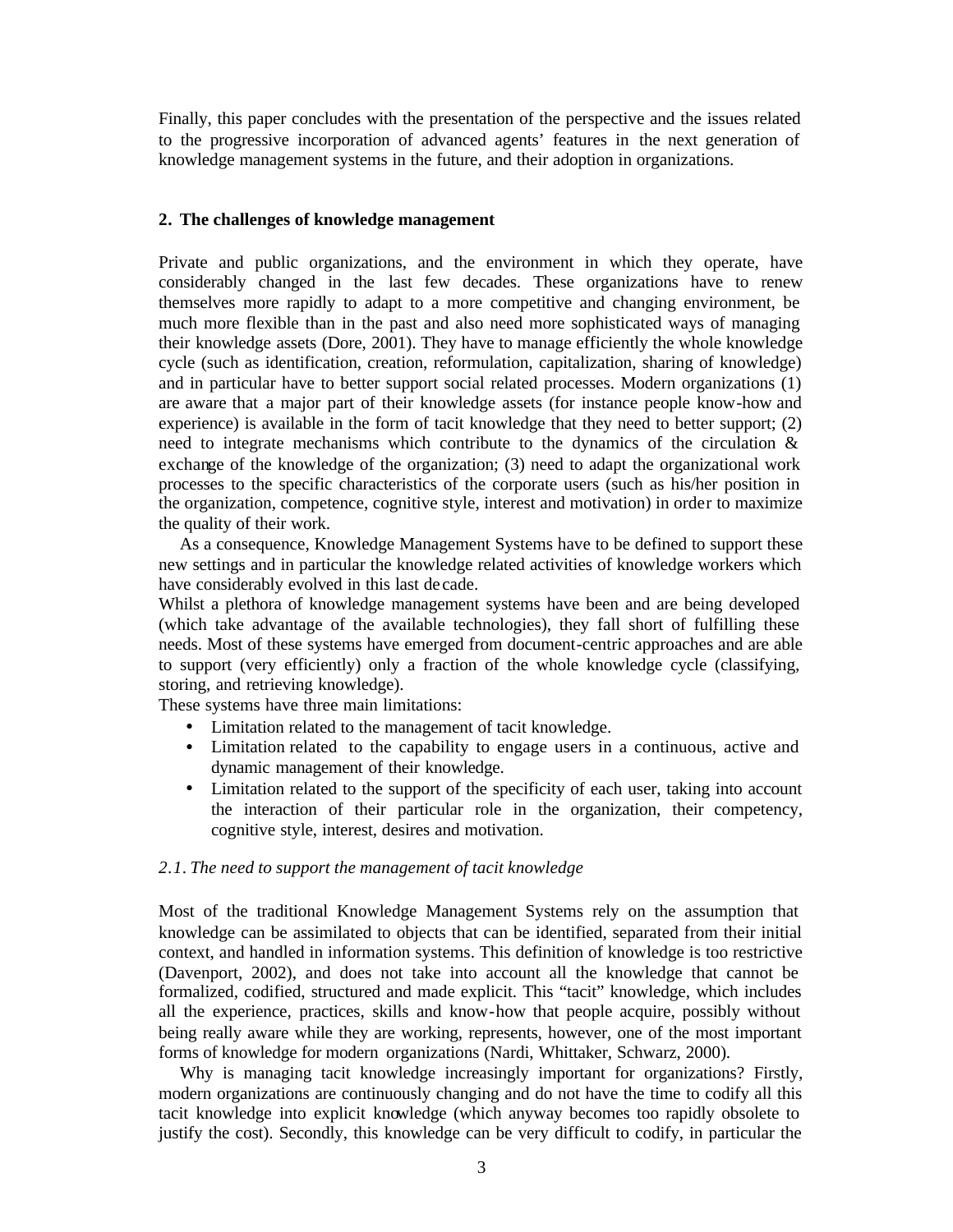one that involves intangible factors such as subjective insights, beliefs, perspectives and emotions. Thirdly, this process of elicitation may raise some strong resistance from the people themselves (because they consider this knowledge as personal strategic assets that guarantee their position in the organization). Finally, tacit knowledge represents a critical element of the capacity of the organization to learn: for instance Nonaka and Takeuchi (Nonaka and Takeuchi, 1995) show that a firm's learning efficiency critically depends on an institutional set-up that facilitates a spiral-type interaction between tacit and codified knowledge.

As we will see later in this paper, the management of the tacit knowledge does not only consist in providing the members of a community communication means (such as e-mail, bulletin board, etc) but also in supporting the dynamics of social interaction (including trust, motivation, and social behaviours/attitudes). Indeed, and as pointed out by (Andrew, 2002), it is erroneous to assume that people automatically participate in online communities (and engage in some social exchange) without some reason to do so. For instance, social exchanges theories (Thibaut and Kelley, 1959) considers that voluntary relationships depend on receiving satisfactory outcomes, and that a person's commitment to an existing relationship is proportional to his/her satisfaction in this relationship and to the investment he/she has already put in this relationship and it is inversely proportional to potential alternative relationships. The establishment of a sustainable social exchange process in a group (real or virtual) is complex, takes time, and involves many factors (such as reaching a minimum level of trust) to be successful (see (Leidner and Jarvenpaa, 1998), (Dyer and Nobeoka, 2000), (Cothrel and Williams, 1999)) and therefore needs to be explicitly supported.

# *2.2. The need to provide active support for the dynamics of exchange and for the knowledge-related activity*

Most of the conventional Knowledge Management Systems are passive, both in the processes used to manage the knowledge, and by the knowledge that they deliver (static documents). Usually, document-centred Knowledge Management Systems propose two modes of interaction: (1) in the first mode the users specify their search in a query form (in the form of key words, categories or domains), and the system returns a set of documents which match their query. The search algorithm can be very sophisticated, and for instance take into account word synonymy or exploit some automatic clustering techniques; (2) in the second mode, the users are able to locate knowledge by browsing a pseudo tree-like categorization of the knowledge (the Yahoo or the Open Directory project system classification illustrates this second mode). These two modes are complementary, the first one being used when the users know precisely in advance what they are looking for (and that they can express with a set of keywords) while the second one is used when the users have a less precise idea. In the latter case, the navigation in the structure of the classification helps them to progressively formulate and discover knowledge (serendipity).

We believe that knowledge management systems should provide more advanced assistance to the work processes of the users and in particular propose to them knowledge, guidance and assistance in all their knowledge-related activities proactively (both in an individual and social context).

In addition, the knowledge should also be delivered in a richer and livelier form than static documents which rapidly become obsolete and require a lot of effort to be adapted to the context, and it should also be made actionable. Knowledge (and in particular tacit knowledge) can also be delivered through story telling (Snowden, 2001), through an informal conversation with others, via a formal debriefing meeting, during a simulation (useful for skill acquisition).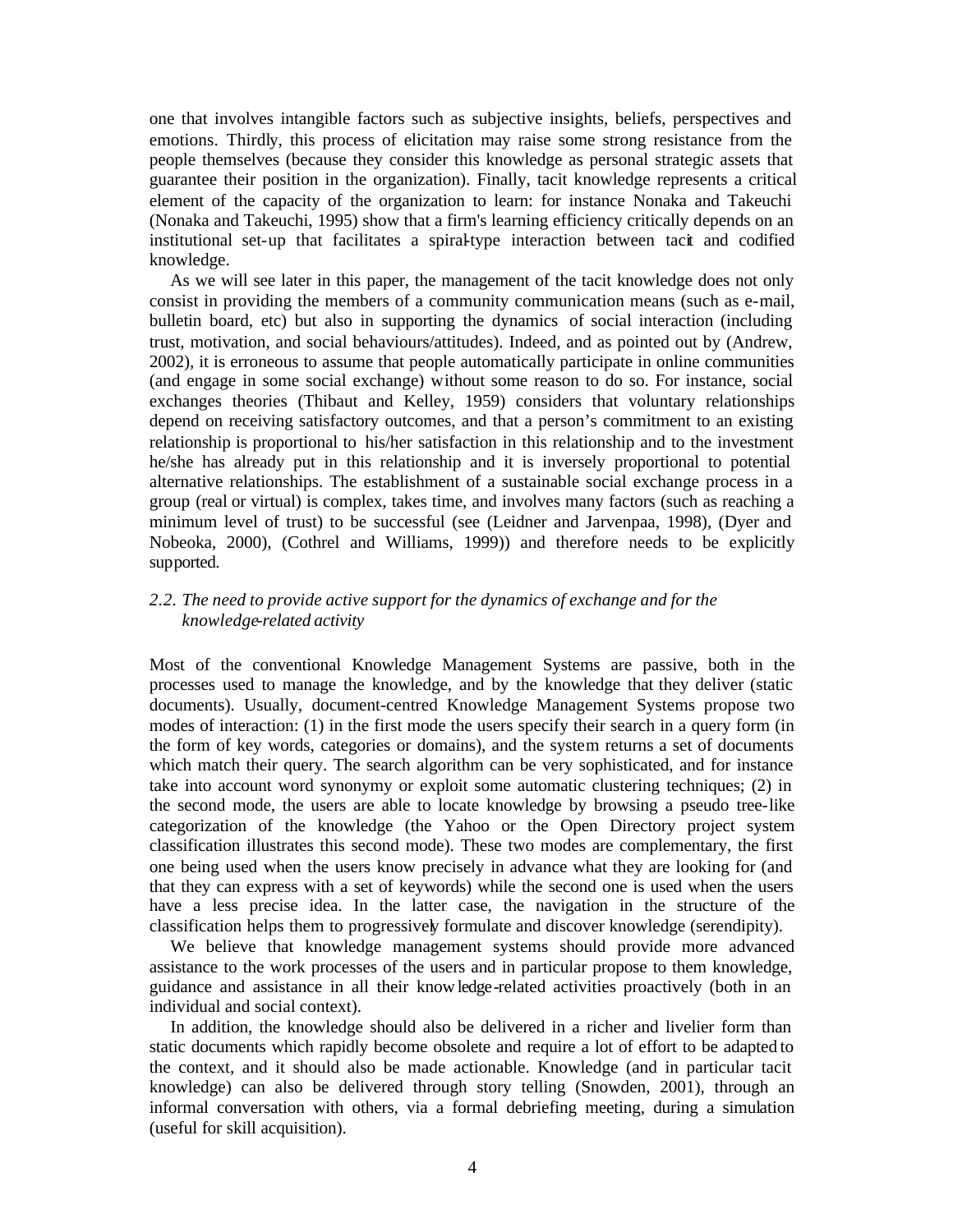Why is more active support for the knowledge processes important? It is important because knowledge in the new organization is itself active, living (some people even refer to knowledge ecology ((Pór, 1998), (Davenport and Prusak, 1997)) and continuously expanding. The knowledge workers do not need more sophisticated search engines to deliver yet more passive knowledge that they do not have the time to process, but more intelligent mechanisms that "digest" this knowledge and make it immediately usable.

#### *2.3. The need to take into account the specificities of the user*

Knowledge Management Systems do not usually take into account the specificity of the user, and in particular they usually provide the same interaction mode for all the users. When some form of personalization exists, this customisation is very shallow and superficial: for instance the user is able to specify some preferences in the presentation of the information (such as the position of the information displayed in a portal), and in more advanced cases is able to specify some interest that the systems will take into account to filter the information to be displayed.

Knowledge Management Systems should go far beyond this superficial support of users' specificity, and try to build a deeper understanding of the users. This understanding can include not only users' preferences, but also their role in the organization, their competencies, their cognitive style, their interests, their desires and their motivations.

Why is a deep understanding of the user information and personalization important? Firstly, this helps to increase the personal relevance of the knowledge that is delivered, and therefore to reduce cognitive load (the more a knowledge management system knows about a user, the more it will be able to deliver useful knowledge and intervene appropriately in knowledge-related processes). The second reason is that user-centred & personalized systems may be useful for defining, maintaining and expressing the identity of the users ((Blom, 2000), (Blom, 2002), (Nabeth and Roda, 2002)), and for facilitating the expression of the users' identity in the social environment (via the management of cyber-identities). The third reason is that these systems open the possibility to transform radically and tremendously the role, the perception and the value of Knowledge Management Systems. Knowledge Management Systems with a deeper understanding of the users (for instance their personality, their motivations, their goals) can be expected to develop a totally new relationship with these users and become virtual companions in symbiosis with the users (André and Rist, 2002), rather than being the external tools that they are today.

#### **3. A vision of highly social, active and personalized knowledge management systems**

It follows that the next generation knowledge management systems should try to provide some mechanisms for supporting the knowledge related processes both in their social, organizational and individual dimensions (Nabeth, Angehrn and Roda 2002).

#### *3.1. Supporting the social dimension (management of tacit knowledge)*

Different mechanisms supporting the social dimension and in particular facilitating the management of the tacit knowledge can be distinguished.

The first category of mechanisms includes all the communication mechanisms that help a community of users to communicate such as the different combinations of synchronous / asynchronous discussions between two / several individuals located at the same or two different places and using a different medium (text, voice or video) to communicate. Technological platforms propose different means to support these mechanisms with tools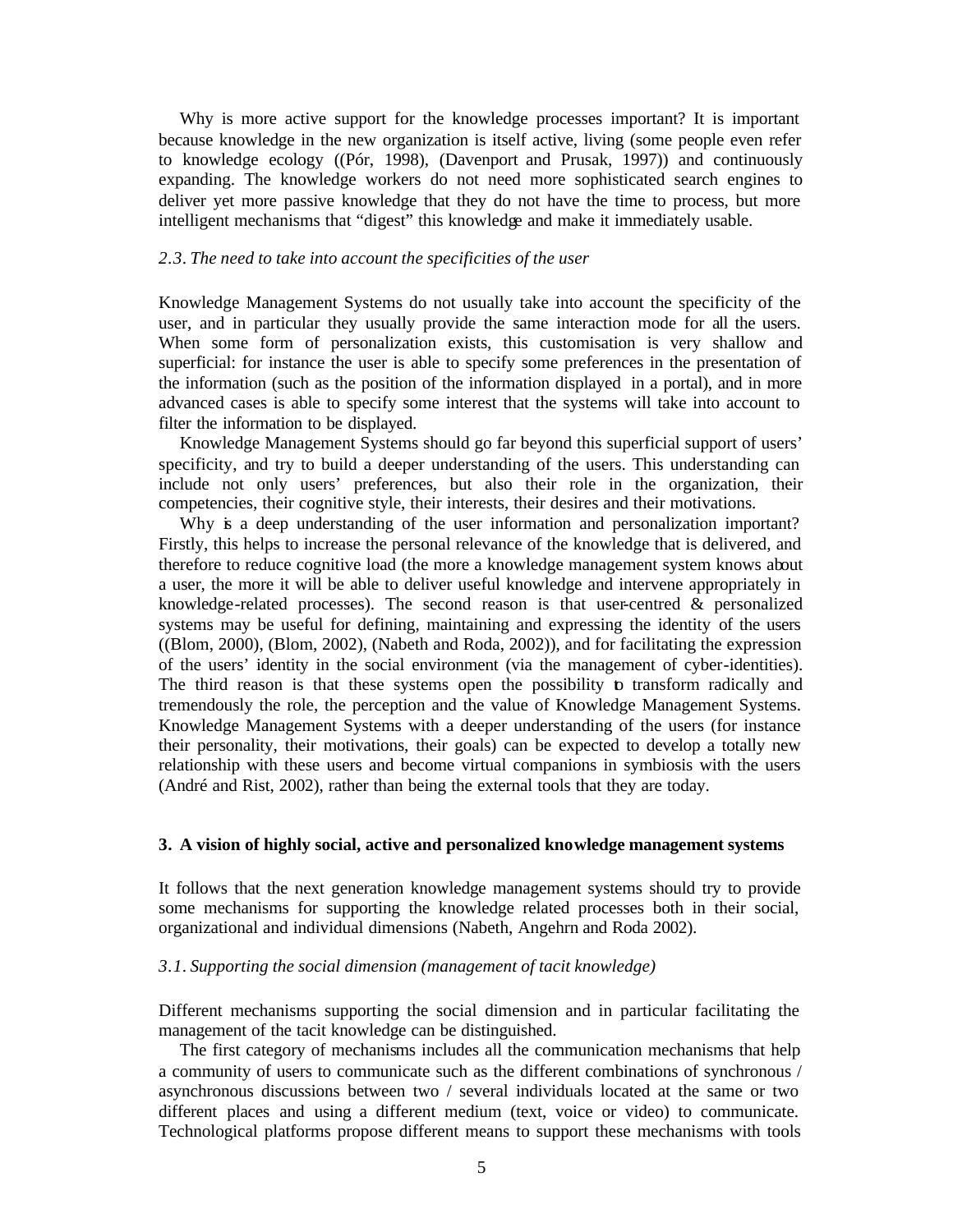such as e-mail, forum, bulletin boards, videoconferencing or the telephone. The availability of these communication means represent however only a necessary condition, and never a sufficient condition nor a guarantee that the communication will take place and evolve in a satisfactory way (Dyer and Nobeoka, 2000), (Cothrel and Williams, 1999). As indicated previously, people need some good reasons to engage in a social exchange. They also need security and a minimal level of trust (Alfarez and Hailes, 2000).

The second category of mechanisms addresses these latter concerns, and more generally includes all the means that contribute to the establishment and the support of the social dynamics of communities. These mechanisms include components that facilitate the formation and the sustainability of social structures (groups and communities), trust and reputation or collaborative activities such as: (1) group formation systems (directories, matching services); (2) recommender/opinion systems, reputation systems (Resnick et al. 2000)(Glance, Arregui, and Dardenne, 1999), social activity visualization (Erickson et al., 2002), which contribute to the transparency and therefore to the social motivation, the adoption of share values and the construction of trust; (3) coordination systems (negotiation systems, conflict resolution systems, group decision systems, voting systems) which help to support more structured social activities and to maintain the cohesion of the group.

#### *3.2. An active support for all the knowledge related processes*

The interaction of the user with Knowledge Management Systems should not be passive. On the contrary, Knowledge Management Systems should engage users in a continuous and active management of their knowledge. Different approaches and mechanisms can be proposed to support pro-actively the user in his knowledge -related activities.

First the knowledge can be represented and delivered in a much richer and active form. Knowledge does not need to be represented as static documents, but also can take the form of (1) structured and evolving documents that are collaboratively authored and annotated (using opinion systems techniques); (2) access to people (expert, specialists, pairs) with whom the user can engage in an interaction. Of course this includes not only services for locating these people, but also assessing how much they can be trusted and the reciprocal benefit of the interaction; (3) forum / discussion threads (fuzzily structured text knowledge); (4) stories available in many forms (text, voice or video); (5) simulations, such as role playing simulation, in which the user acquire the knowledge by experimenting; (6) other knowledge management related tools (such as assessment or decision making tools).

Second the level of the interactivity with the users can be radically transformed by becoming more pro-active, and support "intelligently" the knowledge worker in the whole knowledge management cycle and in particular: (1) anticipate users' needs; (2) propose pro-actively knowledge objects that they would not be aware of (3) guide them, assess problems, suggest solutions, and advise him/her during his/her work process (decision making, problem solving, knowledge creation); (4) assist them in their interactions with others (active support for the social process); (5) stimulate and motivate them (integrate the human dimension); (6) help them to reflect, to restructure and to acquire new knowledge (help them to learn).

#### *3.3. Providing a high and deep level of personalization*

Knowledge management systems should be user centric. More concretely, user-centred  $\&$ personalized knowledge management systems can (1) support more efficiently the current activity of the knowledge worker by knowing his/her current focus, his/her goal and his/her role in the organization; (2) select and deliver knowledge in a way that maximizes its impact (for instance a conceptual user will feel comfortable with a book, whereas a more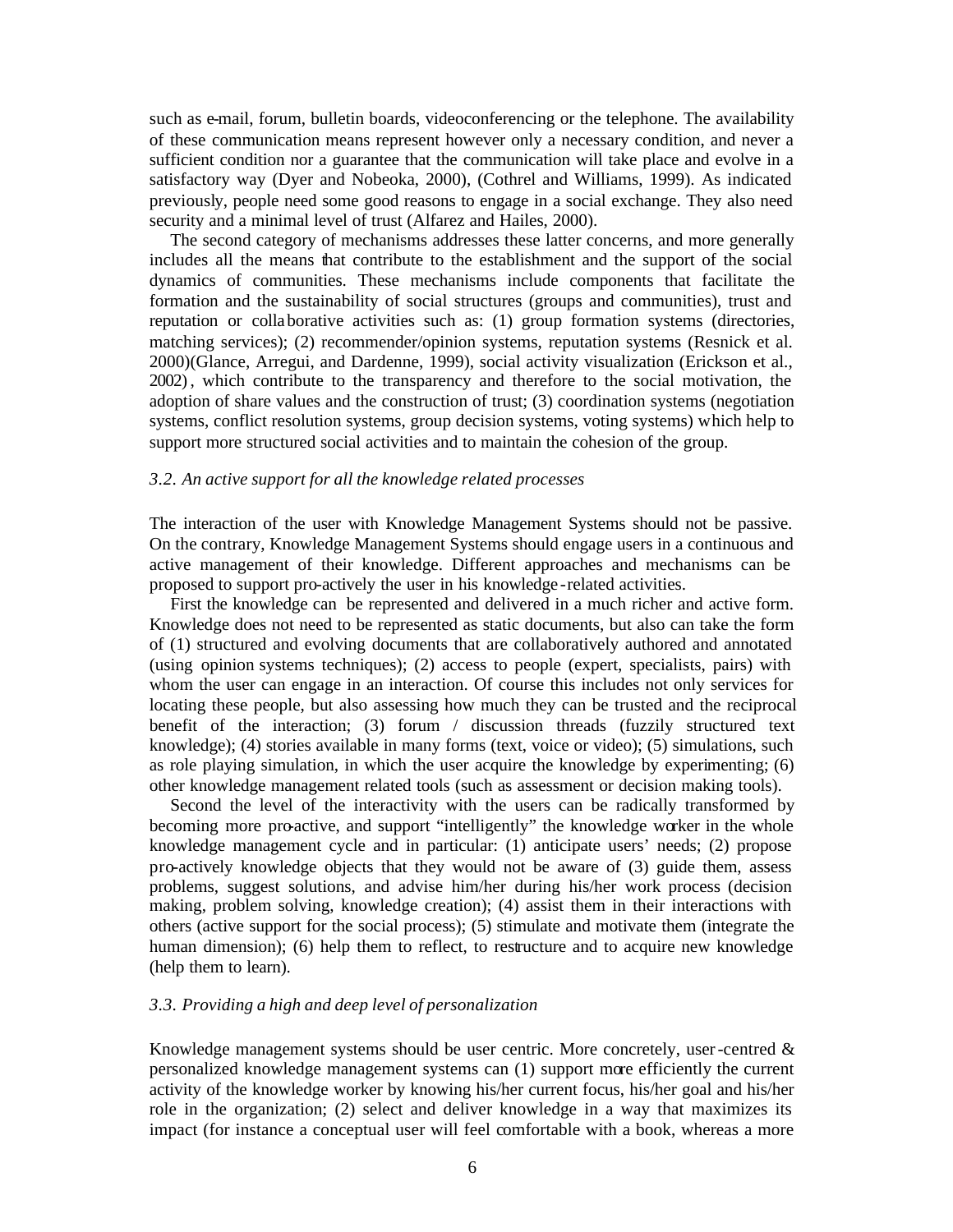down to earth user will prefer a story or a case delivered in voice form, a very sociable person will prefer a conversation with a peer, and an engineer the access to a mock-up); (3) exploit the individual and social motivation of the user (people are driven by personal goals and believe that they have some strong influence on their commitment and therefore the quality of their work).

# **4. Cognitive agents: What they are, and how they can contribute to the design of Information Systems supporting more deeply human activities.**

## *4.1. Defining the agent concepts*

Let's first introduce the concept of agent in general. We will present later on how cognitive agents extend the traditional agent concept by incorporating in them an explicit and highlevel representation of the environment in which they operate as well as some reasoning capabilities.

## *What is an agent*

Our objective in this paper is not to provide an in-depth and exhaustive analysis of agenthood (a good introduction of agent concepts can be found in (Bradshaw, 1997)), but rather to give a reasonably clear and unambiguous definition of what is an agent in order to understand how this concept can be useful i providing answers to the issues raised in the previous part of this document.

Let's first indicate elements that are often associated with the concept of agents, but do not characterise agent-hood. The level of sophistication (or of intelligence) of a computer program, the technology that is employed to design it (such as an agent framework like Jade http://jade.cselt.it/), an anthropomorphic interface, some level of spatial distribution or mobility do not make a programme an agent system. These properties cannot indeed be considered as mandatory for an agent system, and we can mention for instance the whole body of research of the domain of artificial life in which the agents are mainly reactive and incorporate none of these properties.

For Wooldridge and Jennings (Wooldridge and Jennings, 1995), an agent is a software entity that implements the following properties: autonomy (self direction), social ability (capability to interact with other agents), reactivity (perception of the environment), proactiveness (initiative). For Franklin and Graesser (Franklin and Graesser, 1997) an autonomous agent is a system situated within and a part of an environment that senses that environment and acts on it, over time, in pursuit of its own agenda so as to effect what it senses in the future. Patie Maes defines "autonomous agents as computational systems that inhabit some complex dynamic environment, sense and act autonomously in this environment, and by doing so realize a set of goals or tasks for which they are designed" (Maes, 1995).

In other words, agents are entities (artificial or not) that possess some properties of identity, autonomy, and sensing and that interact with the environment.

Basically two main categories of agents can be distinguished: reactive agents and cognitive agents. **Reactive agents** basically represent relatively unsophisticated autonomous entities which react to external signals in the environment by activating predefined behaviours. The simplicity of each reactive agent is counterbalanced by the important number and the diversity of these entities that can compose a system, and by the phenomenon of emergence that can occur (in particular collective intelligence that can result with the aggregation of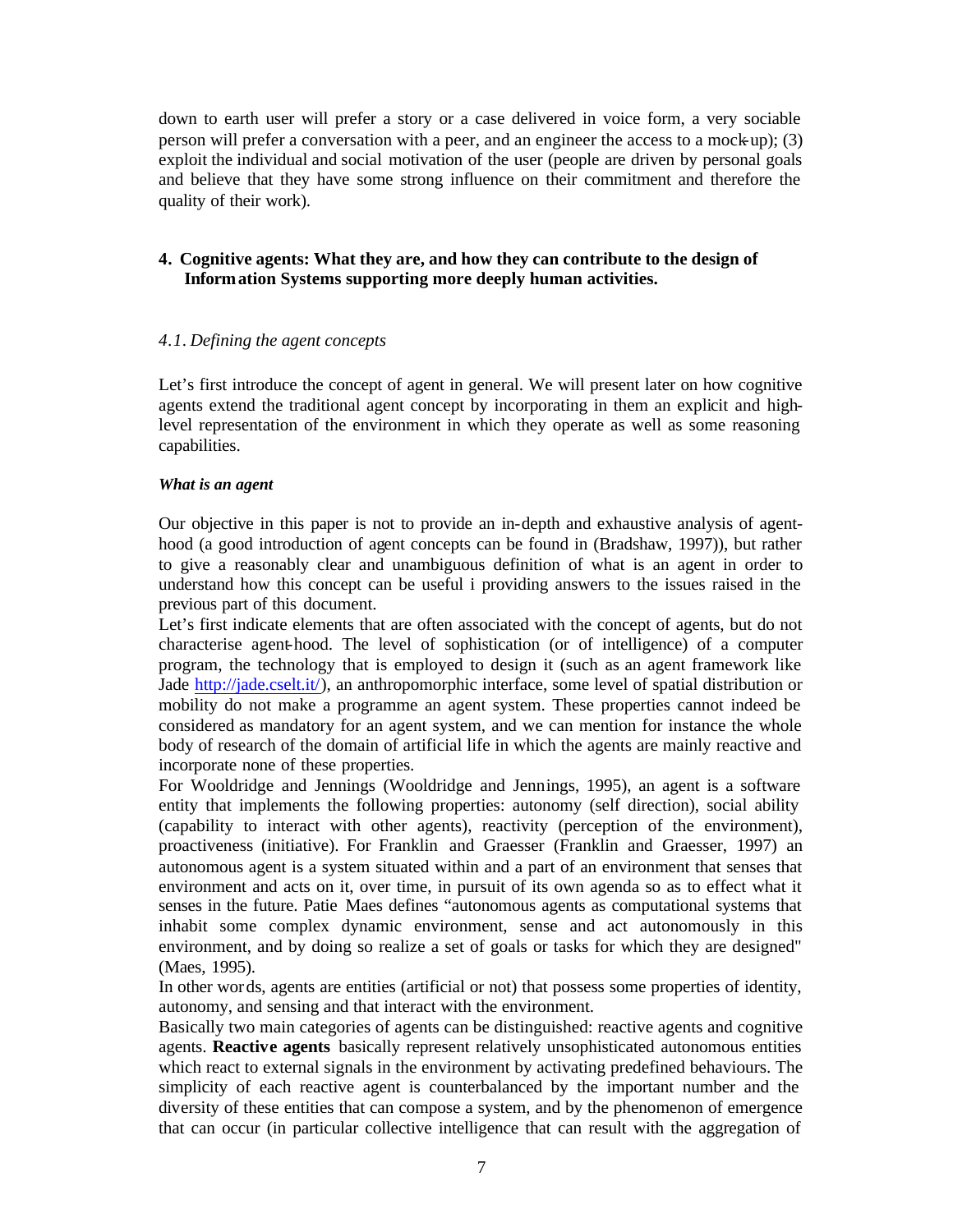many simple ones). **Cognitive agents** represent autonomous entities that basically have cognitive capability, i.e. entities that maintain an explicit and high level representation of their environment, have well expressed goals and motivation, and that have some reasoning capabilities. We will come back later in this paper to explore more in detail what are the characteristics of cognitive agents, and how they can be used in the design of systems that provide a deep support to the human activities.

Should we use cognitive agents or reactive agents in the systems that we design? In fact, these two categories of agents should be considered as complementary rather than competing, and actually should fulfil a different role in the same agent architecture. Reactive agents have the advantage of being simple (although the coordination of a large collection of reactive agents is not that simple), and very efficient, but their competency is limited to the accomplishment of very specific tasks. Cognitive agents on the other hand, with their deeper representation of the environment and their reasoning capabilities, are able to manage higher-level processes closer to human activities and understanding, but they can be very difficult to design. Cognitive and non-cognitive agent's good complementarity is for instance illustrated in some cognitive agent models (such as the Vmattie architecture (Franklin, et al., 1996) whose internal structure is actually composed as a large collection of reactive agents in interaction, the "intelligence" emerging from mechanisms of collective intelligence of the simple agents).

In the rest of this paper, of which the scope is related to the support of high-level and complex knowledge processes that are strongly connected to human activities, we will mainly focus our attention on the cognitive agents.

### *The reasons for using agents*

Agent theories and technologies represent a powerful conceptual and technical framework that can be used for the design of complex systems (systems combining a high variety of elements) incorporating a strong human dimension. In particular, age nt technologies can provide very useful tools and approaches that can be used to design applications that are very sophisticated, distributed, active, robust, can easily evolve over time, and that can be highly integrated in systems supporting complex human processes.

Indeed agent approaches help to break system complexity by distributing the control of the applications (i.e. logic of the applications) amongst a set of specialized, autonomous, and weakly coupled entities living in the environment constituted by the information system, and fulfilling specific tasks. The interactions between these entities, between these entities and the users, and between these entities and environment are made using some clearly predefined protocols, increasing modularity. Special mediator agents (for instance yellow page services agents) are used to further decouple the interaction between the different entities and guarantee evolution (which typically consists in the introduction of new entities delivering new services). It has to be noted that agent approaches can be considered as complementary to the object approaches, and address how the activities of a system are organized and coordinated (object oriented systems are principally reactive, and mainly deal with a single thread of activity).

Besides, agent approaches can particularly easily be introduced to support human activities, since human organizations can be considered themselves as inherently agent oriented (the agents in human organizations are the people!). In particular, the use of an agent approach helps to reduce considerably the impedance mismatch between information systems, and the human organization that these systems support. More concretely, artificial agents can be defined in symbiosis both with individual people (in particular with the introduction of the artificial personal agent that can assist the user), and groups (where agents evolving in the social space can help to enhance the effectiveness of highly social activities by proposing social related services such as mediation, or matchmaking).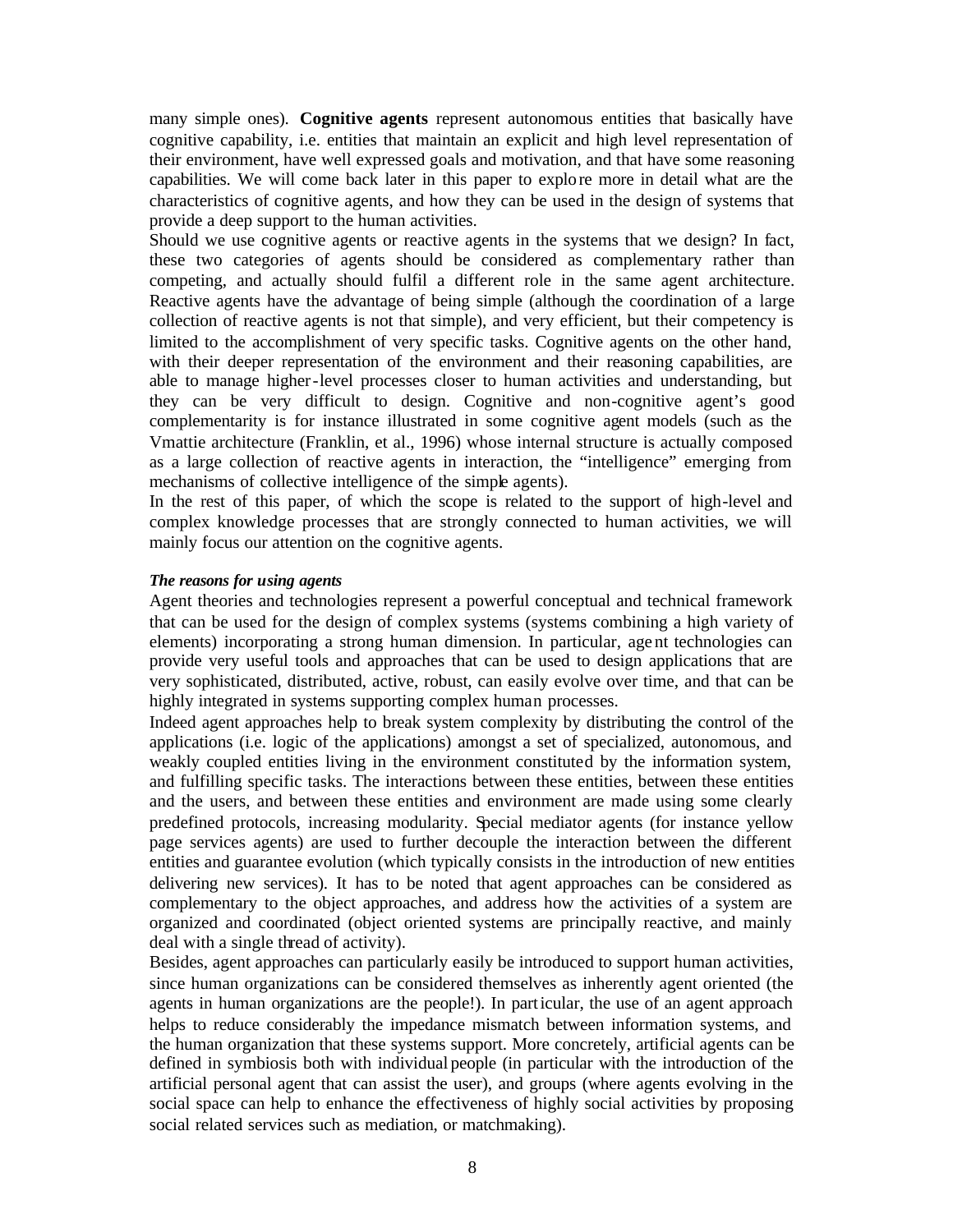#### *Agent technologies and approaches*

A certain number of agent technologies (such as Jade or the FIPA standard) have been defined to facilitate the design of complex systems that rely on an agent approach. However, as indicated previously, the use of these technologies is not a sufficient condition for implementing an agent system, and it is not a necessary condition.

These technologies provide an infrastructure (usually in the form of standards and middleware) that provides different services such as distribution transparency, interoperability, or a communication language, which help to hide the low level details and allow the designers to concentrate on the business logic of the application. This last assertion has however to be mitigated by the fact that these frameworks usually require some strong technical competences, and because the development of agent-based systems has many pitfalls attached (Wooldridge and Jennings, 1998).

The objective of this paper is not to enter into a debate about the benefits or limitations of these technologies. Let's just say that they have existed now for some time, but they still cannot be considered as totally mature since they still require an important technical effort (in particular they require highly skilled people), and are very technically focussed (they are still far from only manipulating the high level agent concepts that would be desirable to really exploit their full benefit).

On a less technical side, agent approaches propose a conceptual framework that can be applied to the design of complex systems. This conceptual framework relies on the idea of representing a system as an environment constituted of passive objects (resources), populated by a set of active entities (real or artificial agents) having some functions and goals to achieve, that enter in interaction. Interestingly, this conceptual framework has its origin in different non-technical domains such as economy (for instance we can mention here the work of H. A. Simon on bounded rationality); sociology; organization (for instance Fox (Fox 1981) introduces the idea of using organization as a metaphor that can be useful in helping to describe, study, and design distributed software systems); and ecology.

#### *The application of agents in the domain of knowledge management*

As indicated previously, agent approaches and technologies represent a general "paradigm" for designing complex systems, and therefore do not have a specific domain of application. Agent approaches and concepts have therefore been applied in a multitude of application domains ranging from air traffic control, to e-commerce, education, network management, or information management.

Agent approaches and technologies have in particular been applied for the design of Knowledge Management and CSCW (Computer Supported Collaborative Work) systems. This domain, which is often very complex and distributed, and for which the human component is important (for instance an important source of knowledge is present in the person's head) appears to represent a very good candidate to benefit from all the advantages promised by the agent approaches.

The application of these concepts in the domain of knowledge management is relatively straightforward: a knowledge management environment is constituted of an environment which contains a set of knowledge resources, some mechanisms, and in which different categories of agents (knowledge workers, artificial knowledge agents), access the resources, participate in the creation of new knowledge resources in the system, interact, exchange and trade knowledge, etc. This approach is actually relatively similar to the one that Thomas H. Davenport and Laurence Prusak prone with they concept of information ecology (Davenport and Prusak, 1997) which comprehend the relations between people, processes, support structures and the other elements of a company's information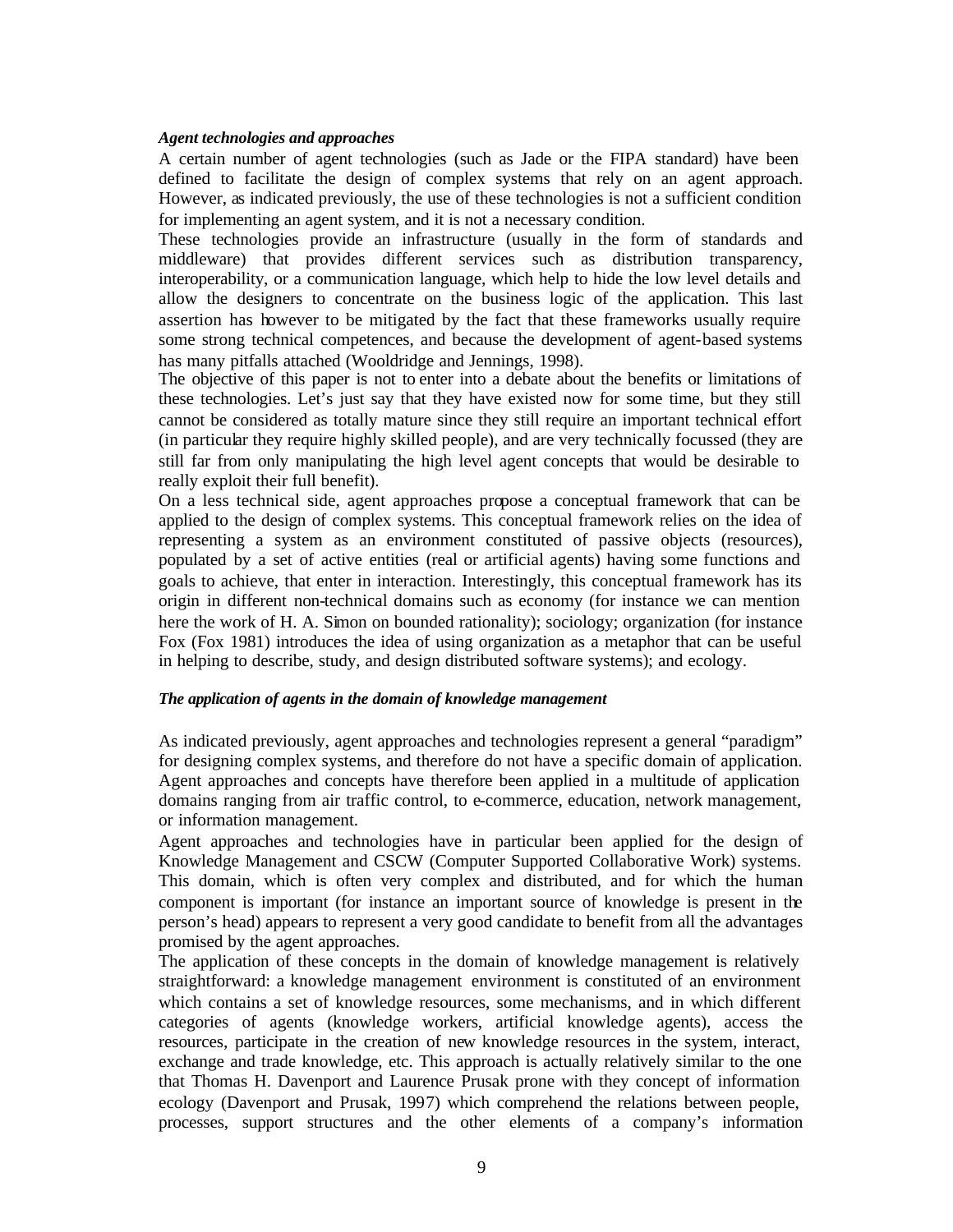environment, as an ecological system that has to be managed as such. In this context, a knowledge management system is constituted by the subset of the digital components (services, mechanisms, artificial knowledge agents) of this environment that contribute to support and to accelerate of the knowledge related processes.

Agent approaches have been used for instance in the CoMMA project to support the management of corporate memory (Comma, 2000). The Frodo project has defined an agent-based middleware for supporting organizational memory (Van Elst and Abecker, 2002). And the OMAS platform proposes a multi-agent architecture for knowledge management (Tacla and Barthès, 2002).

## *4.2. The cognitive agents*

## *What is a cognitive agent*

Cognitive agents (or deliberative agents) represent the special category of agents that have a minimum level of consciousness of the environment in which they operate (they maintain a symbolic model of the world), and of their actions (they define some plans). In particular, cognitive agents know explicitly how to interact with the other (real or artificial) agents, can conduct some reasoning (their model of rationality is explicit), and can decide to engage in some action in order to fulfil some goals (they are driven by some motives).

Research on cognitive agents covers a very broad range of concepts that can be as diverse as agent believability (for agents with a strong interaction with the user (Bates, Loyall, and Reilly, 1994)) or inter-agent sociability (in particular in artificial agents co-ordination (Ossowski, 1999)).

Many models of cognitive agents have been elaborated which defines the different components of the "brain" of an agent. In the BDI (Belief, Desire & Intention) model of (Rao and Georgeff, 1995), the "brain" of an agent includes three components: a component which models and maintains a representation of the state of the environment (Beliefs), a component which deals with the objectives to be accomplished by the agent (Desire), and a component which manage the currently chosen course of action (Intention). In the agent architecture Tok, principally used to model believable interactive artificial characters (Bates, Loyall, and Reilly, 1994), agents are defined according to the following components: Perception; Reactivity and goal-directed behaviour; Emotion and social relationships.

Models of artificial cognitive agents have some resemblance to some models of human agents, and it is not a surprise to see some research studies trying to incorporate in artificial agents the same characteristics as for human agents (for instance Rosalind Picard (Picard, 1997) tries to introduce an affective dimension in artificial characters).

However, the ultimate goal of agent research is definitively not to replicate a human brain (although some research points in this direction (de Garis, 2003)) in order to substitute human beings, but rather to play the role of enhancers of human intelligence. Besides, the computational intelligence of cognitive agents does not need to be of the same nature as human intelligence, and we feel that the term "smartness" would be more appropriate, less confusing and actually easier to achieve in a reasonable time frame. Concerning the level of "intelligence" of these agents, it may vary considerably whether we prefer to have few but very complex agents or more agents but with more limited intelligence. Finally, the agents should not necessarily need to adopt an anthropomorphic visual representation (some backoffice agent may not need any visualisation at all), although it may contribute to make the interaction with the system easier and more intuitive for the end user.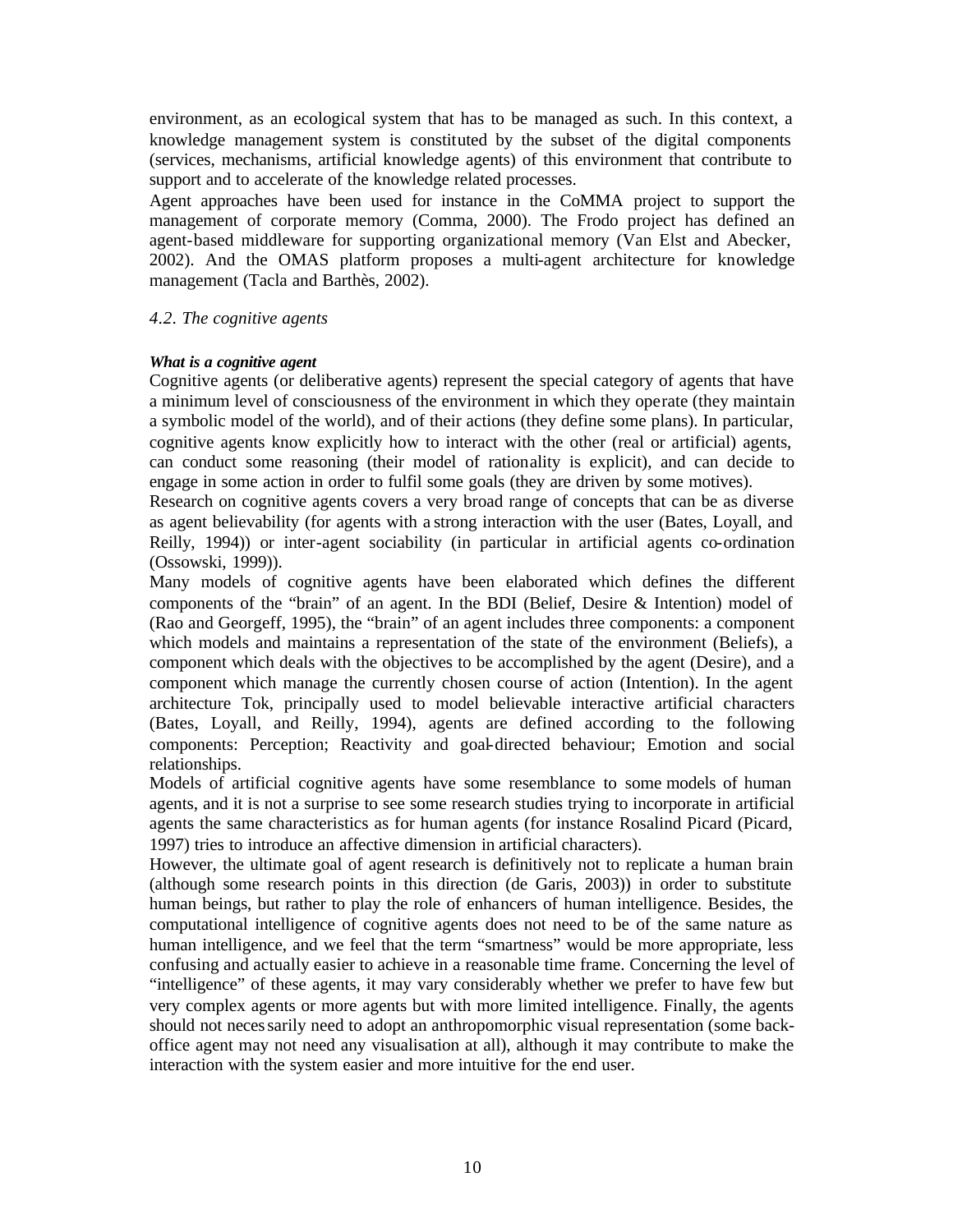## *Why use cognitive agents*

Cognitive agents represent the characteristics of modelling explicitly and at a high level their environment and of conducting some reasoning. Cognitive agents build a semantic representation of the world in which they operate, have some goals that drive them (they implement a model of motivation), and are able to define some relatively long term plans to try to achieve these goals.

One of the main advantages of cognitive agents over more reactive ones is that they really try to get a deep understanding of their environment. Consequently, they are able to support much more deeply the different processes for which they have been designed. For instance, cognitive agents can build a deep understanding of the model of the different users of the system (who these users are, what their preferences are, what their competencies are, what their psychological of social profile is, what motivates them, etc.) in order to try to provide a high level of personalization in their interaction. Cognitive personal assistance agents, by "knowing" better the user as an individual user, are able to enter in symbiosis with this user and become a better personal (intimate) companion. Cognitive social mediators are able to deliver much more effective matching services by "knowing" in a deeper way the profile of the people belonging to a group.

# *Cognitive agent architectures*

Research on cognitive agent architectures has already a relatively long history, and the pioneering system SOAR can be cited as an illustration of this work (Laird, Newell, and Rosenbloom, 1987). However, the result of this preliminary work has proved difficult to apply given its complexity, and because of the computing power that was required to conduct the reasoning. After a period of relatively slow activity, a new wave of cognitive agent architectures has emerged in the last few years (Ercim, 2003): the computing power is indeed now available at a cheap price and the semantic approaches are again receiving more attention from researchers endeavouring to ma ke the design of intelligent systems more achievable and attractive.

ConAg (Bogner, Maletic, and Franklin, 2003) is a reusable framework, written in Java, for creating "conscious" software agents. ConAg relies on the Global workspace cognitive theory of consciousness, which postulates that human cognition is implemented by a multitude of relatively small, special purpose, almost unconscious processes. Consciousness therefore emerges from the interactions of this multitude of basic behaviours (or reactive agents). The ConAg framework has successfully been deployed in two conscious agents: Cmattie, an agent gathering information from humans regarding seminars and seminar-like events such as colloquia, defence of theses, etc.; and IDA (Intelligent Distribution Agent), an intelligent agent assuring the role of an artificial Navy detailer (job assignment service for the US marines).

We have already mentioned the BDI framework (Rao and Georgeff, 1995) as a model for the brain of the artificial agent. The BOID architecture (Broersen, et al., 2002) extends the BDI framework by proposing Beliefs, Obligation, Intention and Desire as the right abstraction tools to specify agent behaviour. Two prototypes written in the Prolog language implement the BOID architecture. This architecture has been applied to design agents for managing conflicts.

ICARUS represents another integrated architecture for intelligent agents (Langley et al. 2003). The framework supports long-term memories for concepts and skills, and it includes mechanisms for recognising concepts, calculating internal reward, nominating and selecting skills, executing those skills in a reactive manner, repairing these skills when they fail, and abandoning them when they promise poor returns. This framework is articula ted according to the following principles: Primacy of categorisation over problem solving; Primacy of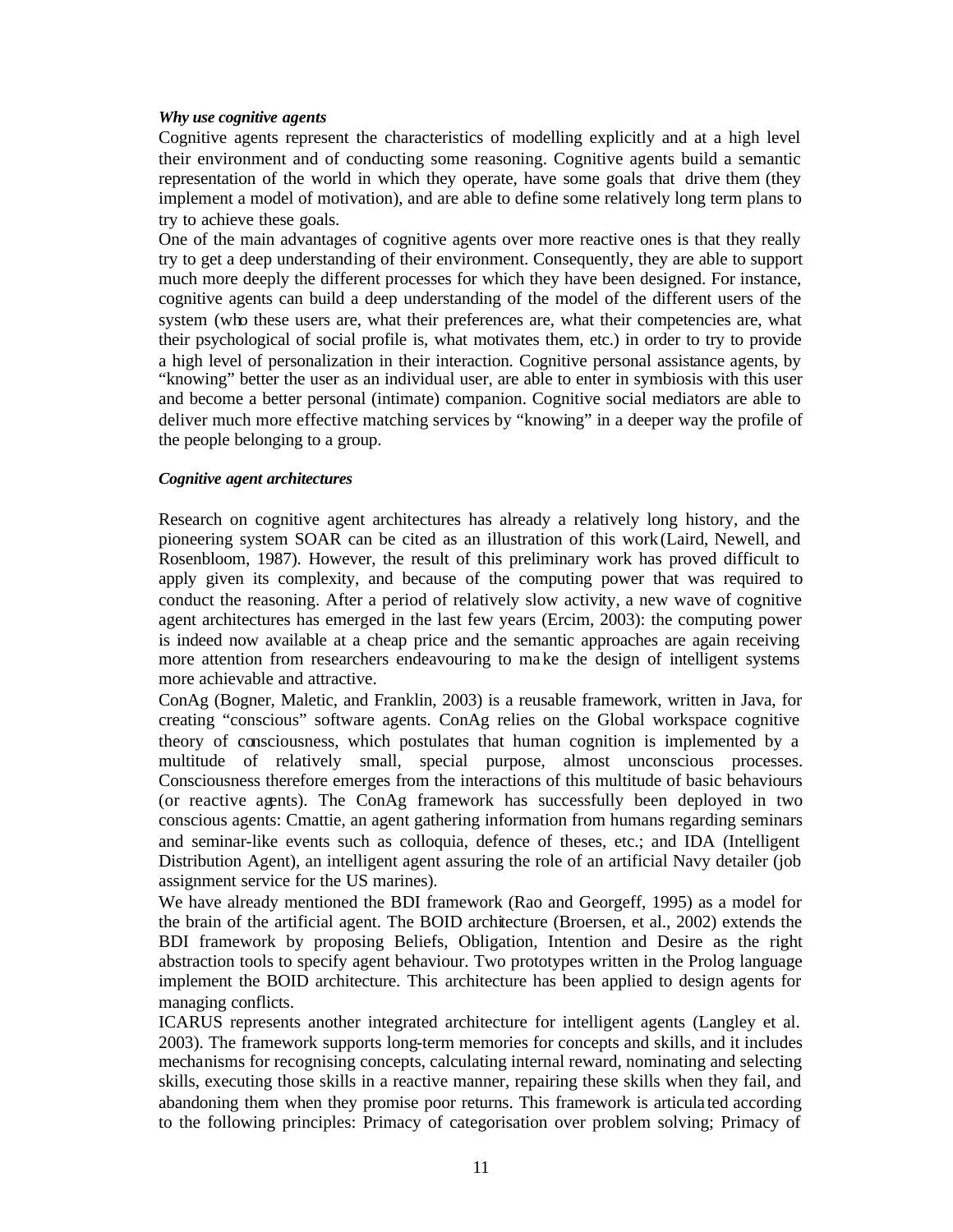execution over problem solving; Internal origins of tasks and intentions; Value-laden nature of behaviour (linking rewards to cognitive structures like concepts and plans); and Internal origin of agent rewards.

It would be too long to enumerate all the cognitive agent frameworks, and we refer the reader to (Ercim, 2003) for some other examples.

# **5. Using cognitive agents to support knowledge management activities**

The purpose of this section is to present more in detail how the concept of the cognitive agents that has been presented previously can be applied to the specific domain of knowledge management. In particular, this section is going to present three categories of agents that can be used to support some knowledge processes:

- Social agents that can be used to provide support to the social dimension in knowledge management systems.
- Activity agents that can be used to stimulate some knowledge related processes.
- Personal agents that can be used to establish new forms of interaction between the user and the computer programme.

## *5.1. Social Agents*

# *Description*

The role of social agents is to directly support the social dimension of knowledge management. Present mainly in the different digital communities hosted by the knowledge management platform to which they contribute to its social dynamic, they provide social facilitation services such as: group/community formation services; discussion facilitation and elicitation; discussion content extraction and structuring; mediation; opinion/reputation diffusion relaying and accelerator; assistance in the organization of social events; participation in socially related role-playing simulation; etc.

Social agents are able to intervene effectively because they have access to two categories of critical information: (1) the user profile information that the personal agents are ready to disclose to them (obviously trust issues have to be addressed here); (2) the monitoring of the activity occurring in the social spaces: in digital environments, it is relatively easy to monitor the level of activity, as well as to access the content and structure of the conversation and other interaction occurring.

User information can be exploited by matchmaking algorithms (that are embedded in the social agents) to facilitate the emergence of social structures such as groups. This approach has received a considerable attention some years ago with the research line of social collaboration filtering and social navigation. Exploiting monitoring information promises to be at least as fruitful a direction for agent research: first it provides social agents with some indicators that can be used to diagnose the quality of the knowledge exchange (and become the trigger for some corrective actions); second the social agents also intervene in the conversations to augment the social translucence (Erickson et al. 2002); third social agents can also analyse the structure of conversations and contribute to facilitate them (identifying conflicts and solving them, raising the awareness of people of the dynamics of the conversation, etc.); and least social agents are also able to exploit the social structure of the groups (the social networks) in order to maximize the impacts of their actions (for instance focussing their attention in the more central nodes).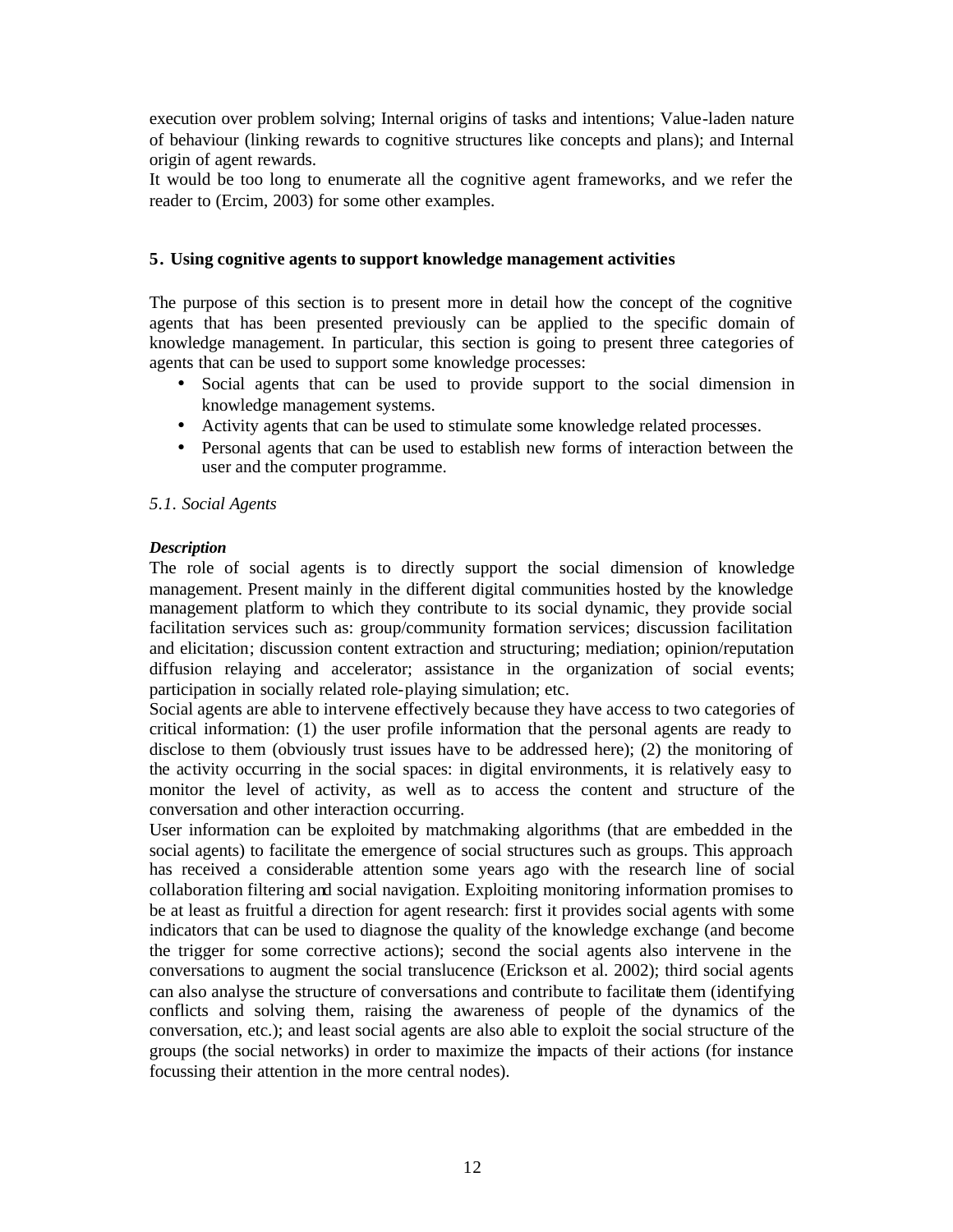## *An illustration in EdComNet: supporting the social process and people's autonomy in a knowledge exchange community.*

EdComNet is a research project supported by the European Commission that aims at defining a virtual learning community for adult citizens. This community will act as a portal stimulating the active learning of social skills by the citizen, thus enhancing the social integration of individuals within urban communities. It will empower the individual citizen to be a self-reliant part of society, fostering creativity and autonomous opinion forming as well as decision-making.

EdComNet plans to provide social mechanisms supporting social processes and therefore knowledge exchanges. Social spaces are designed (using communication technologies such as forums, chat spaces, e-mail, multi-user virtual reality technologies), and services are defined to support the emergence and the operation of social activities. Services include: group formation systems (implemented via match-making agents that have access to the profile of the different users, the definition of human facilitation procedures that help groups forming or spin-offing from existing groups); facilitation and mediation services; coordination mechanisms which help the group to organize their activities (implemented using electronic calendars, collaborative project management systems, definition of people roles, voting & pooling systems); knowledge and opinion sharing services (using recommendation techniques) which facilitate knowledge exchange as well as trust and reputation creation, and also contribute to the adoption of share values in the community; active collaborative activities (such as the organization of role playing simulations).

## *5.2. Agents for supporting actively knowledge management processes*

### *Description*

This category of agents includes all the agents that can contribute to support the knowledge management process in knowledge management platforms, and make it more active. Of course, we could argue with reason that both the social agents that have been described previously and the personal agents that are to be presented later also fulfil this definition. However in some cases we have agents that do not clearly belong to these two categories and that definitively provide an active role in the knowledge management platform (for instance, this is the case of some service agents that automate some of the tasks of the document management system that we have decided to ignore in this paper). Besides we feel it is desirable to distinguish some categories of agents –as the one presented in the next chapter- which, although they have both a social and individual component, have a much broader impact at the level of how the whole organisationworks.

## *The KInCA example: Using cognitive agents to help the adoption of knowledge sharing processes in organizations*

KInCA (Knowledge Intelligent Conversational Agent) is a research project sponsored by the Xerox Corporation, which aims at supporting managers in learning, understanding, and applying knowledge sharing processes in organizations (Angehrn et al., 2001)(Roda et al., 2003).

KInCA uses agents to stimulate and support the dynamics of knowledge exchange. The approach is based on the idea of associating to each user a personal artificial cognitive agent capable of helping her/him to progressively learn and adopt knowledge sharing behaviours. This personal agent cooperates with a set of expert agents implementing different strategies and modes of interaction. As a result the personal agent will, for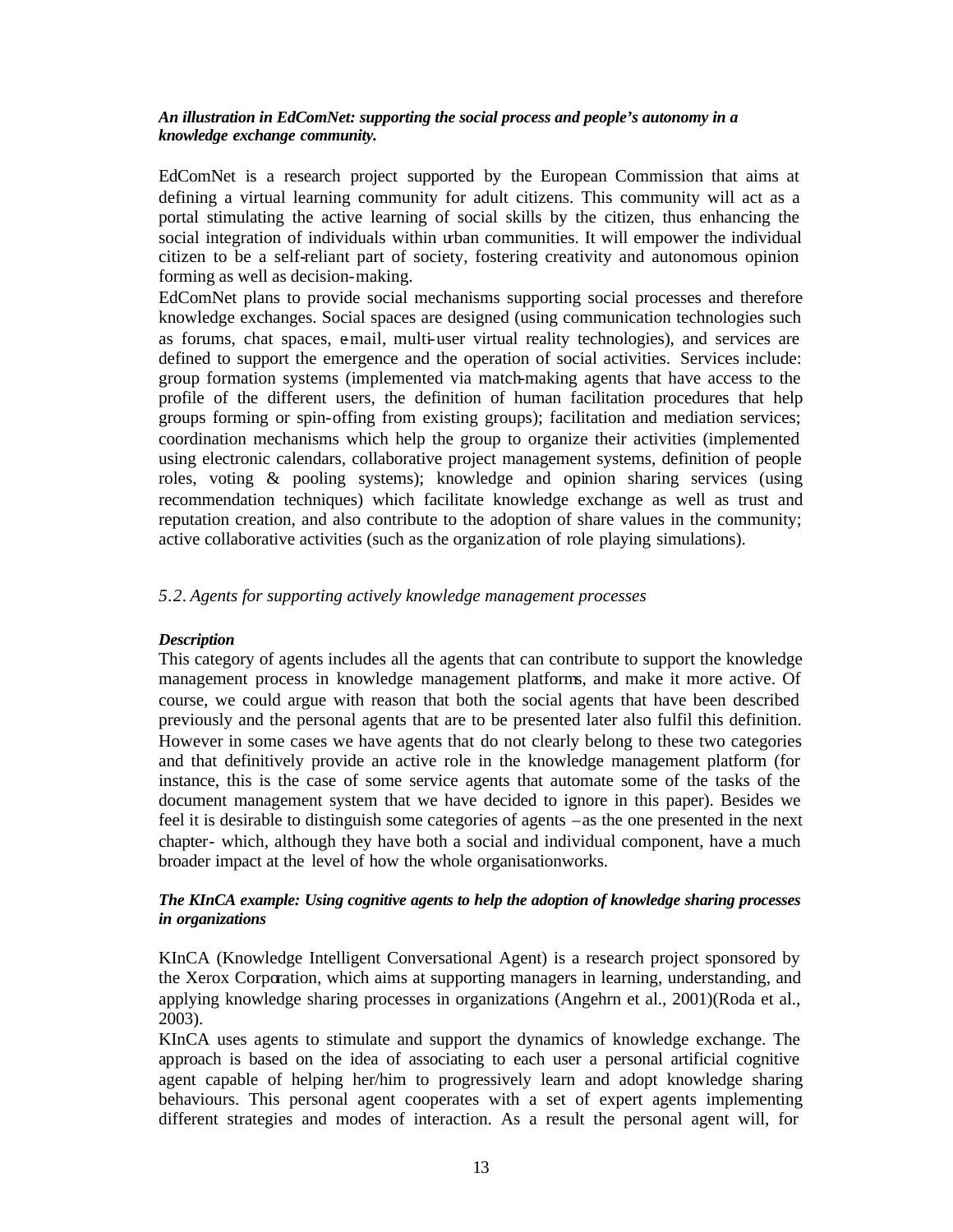instance, give some diagnostic to the user, or it will tell her/him a story, or it will suggest a document to read, or will comfort her/him. Through this interaction, the user progressively becomes aware, gets interested, tries and adopts the desired knowledge-sharing attitude. KInCA's model of the dynamics of knowledge adoption is based on Everett Roger's theory of innovation diffusion (Rogers, 1995).

KInCA represents a perfect illustration of cognitive agents, since KinCA agents rely on a deep understanding of the people's attitude transformation, and build plans to support it.

## *5.3. Personal agents*

## *Description*

A personal agent is totally dedicated to a particular user. Personal agents continuously observe the behaviours and the actions of a user, and are able to build a deep understanding of this user (represented by a symbolic and sophisticated user model) that cover the many facets that can be relevant in a knowledge management context. Practically this knowledge may include elements as different as the basic identification of this user, but also his competencies, interests, current working context, motivation, cognitive style, personality or social network. The personal agents also maintain a representation of the environment: what are the different sources of knowledge, what are the current knowledge management processes running, what are the different services available in the platform, what are the other artificial agents (personal or not), who are the other users.

This representation of the world and of the user allows them to play the role of an extended knowledge management companion: they are able to assist the user in using the platform, automate some of the users' tasks, contributing to reduce information and work overload (Maes 1994). More interestingly, this in-depth knowledge of the user should allow them to intervene pro-actively in a very personalised and "quasi-intimate" way, and support the user taking into account the psychological and the social dimension. Practically, agents (1) can select and deliver the category of knowledge objects that will have the maximum impact on a user; for instance the agent can exploit the cognitive style of the user, his current working context to select the form of knowledge (such as a formal or an informal document, a conversation with a peer, or a simulation component) that the user is more able to apply to his problem. (2) Stimulate and question the users (Angehrn, 1993), engaging them to try and adopt alternative knowledge management processes (the agents assume here a learning role); (3) Guiding the users in better exploiting the less formalised and invisible knowledge.

Quite a lot of work has been done on artificial personal agents (personal secretary, interface agents, etc) to have to detail them. On the other hand, it is worth mentioning the work that is currently conducted in the domain of e-learning with the personalised learning platforms (PROACTe, 2002) for which we believe the results provide interesting insights for the design of personalised knowledge management platforms.

# *Ontologging: extracting social patterns and personalizing the interaction in a knowledge management system.*

Ontologging (http://www.ontologging.com/) is a research project supported by the European Commission aiming to define a next generation knowledge management platform. Onto-Logging addresses the problem of corporate ontology formalization and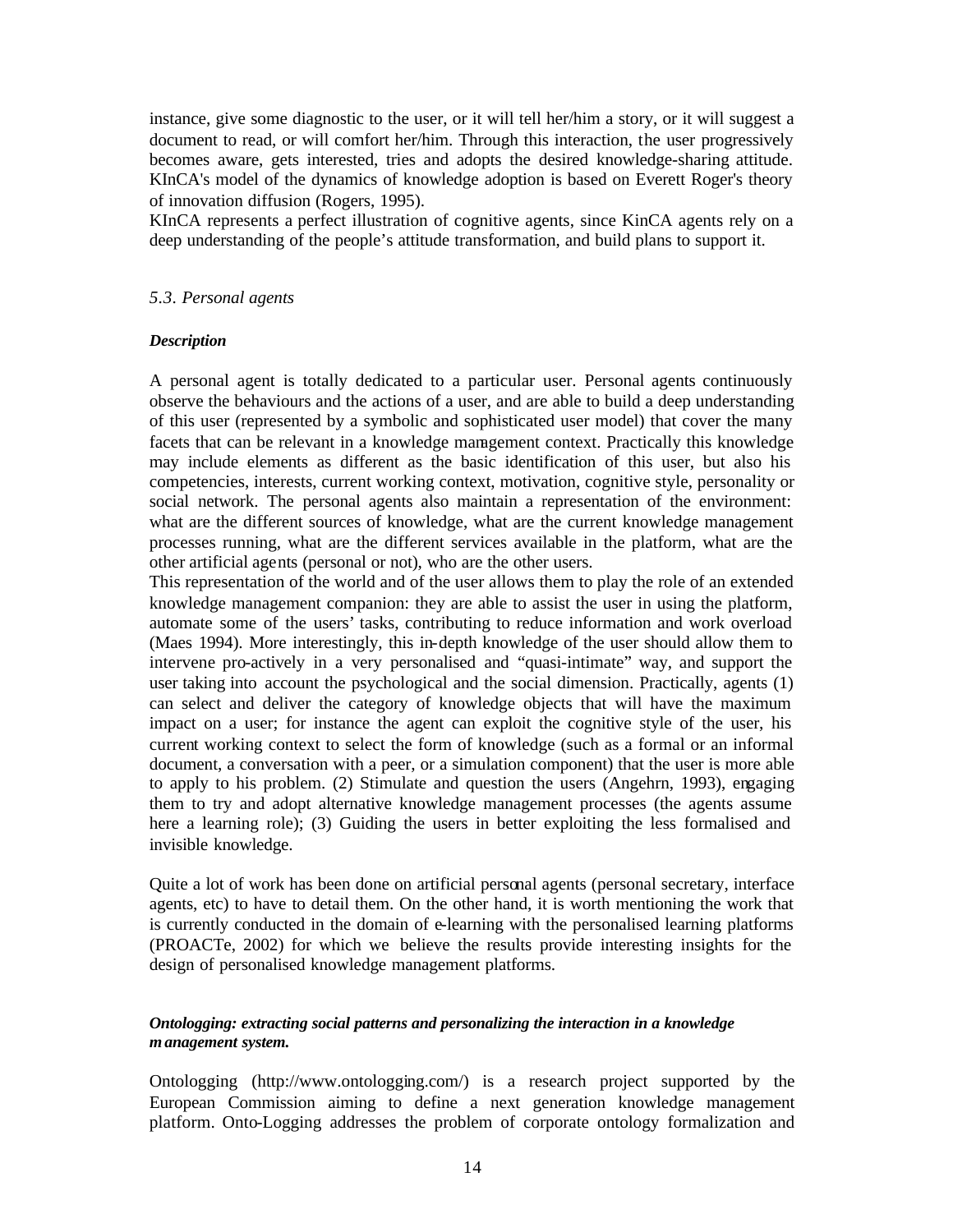intends to better integrate formal ontology definition methods within Knowledge Management Systems in order to make them more adaptable to the user needs and to better support the exchange of knowledge in organizations.

Ontologging works on providing a deep level of personalization to the user. One of the most important aspects of this project is its use of a sophisticated model of the user in order to achieve certain adaptive features and personalized interaction. This user model is defined as an ontology describing the different characteristics of a user that can be relevant in a knowledge management context (including not only identity and preference, but also competency, cognitive style and behavioural profile). Part of this user model is dynamically inferred by tracking the user interaction with the system. This information will be used by personal agents (designed using the Jade platform) to select and deliver to the user the more relevant knowledge objects.

# **6. Final words and Conclusions**

# *6.1. Reality check, and evaluation*

Many of the so-called agent systems that exist in really operational knowledge management systems are essentially constituted by search bots, and data mining and profiling agents (that automatically cluster data into categories), and can be mainly considered as reactive (they do not belong to the cognitive category that was presented in this paper). Indeed these agents, that can be very sophisticated and powerful, have a very narrow picture (if any) of the environment and processes in which they intervene, and have only an extremely specialized role.

Most of the work related to cognitive agents that has been presented in this paper still remains very much in an experimental stage, is only present in laboratory prototypes, and needs some additional effort and time before being incorporated in real environments.

A legitimate question to ask is if these approaches work effectively, and in particularly how many of their promises have been validated. To our knowledge, very few systematic evaluation works have been conducted until now related to the effectiveness of intelligence agent techniques for designing systems supporting complex processes. We can however mention the work of (Barthès and Tacla, 2002) who have started to collect concrete evidence (via user feedback) on how cognitive agents can significantly augment the value of their knowledge management platforms OMAS. In the domain of e-learning, (Thaiupathump, Bourne and Campbell, 1999) have investigated the effect of applying intelligent techniques to an online learning environment. Practically, their study has used experimental groups and comparison groups to examine the association between the use of knowbots (knowledge agents) and workshop completion (attrition and dropout represent indeed a major problem in distance education). Their findings indicated that the use of knowbots was positively associated with higher learner completion rates in the workshops. From a more theoretical perspective, (Langley, and Laird 2002) proposes a set of evaluation criteria for evaluating Cognitive architectures. These criteria include the scope of the agents (generality, versability and taskability), the rationality (do the agents really understand the rational for their actions), efficiency and stability, reactivity and persistence (ability to deal with unpredicted situations), improvability (do the agents learn), and autonomy and extended operation (are they able to take initiatives). Obviously, the measuring all these characteristics represents a major task that will require a minimum level of maturity of the systems that incorporate cognitive agents. However, a minimal evaluation of some of these factors represents necessary condition for the adoption of these techniques in the real words, since proven effectiveness is an element that will enter more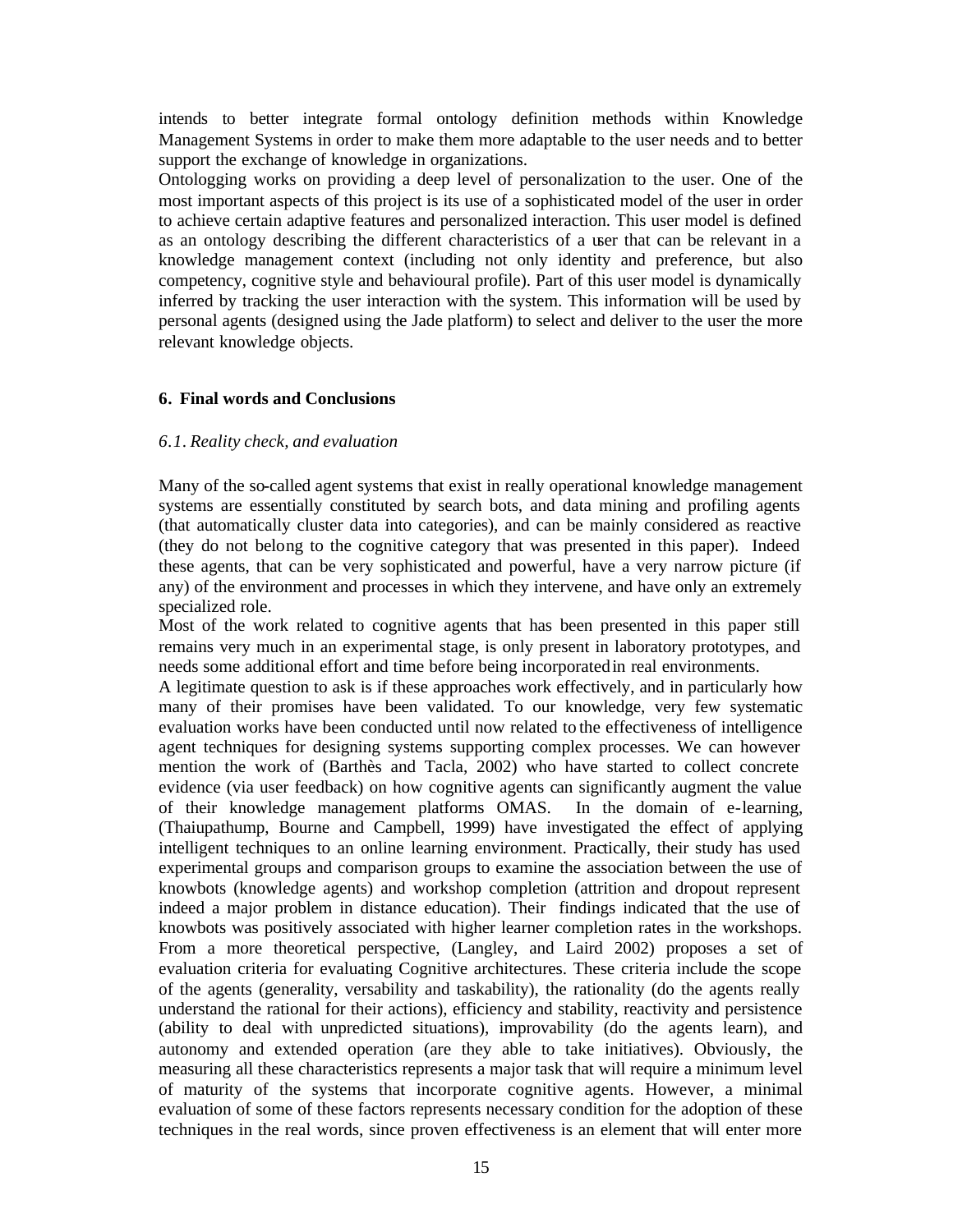and more in consideration in the decision to have these approaches effectively used by real users.

# *6.2. Future outlook*

Several elements make us believe that the vision of agents as more intelligent and more integrated in human related activities is progressing well. First, the very recent years have witnessed a considerable interest in the concept of the semantic web, whose objective is to define explicitly the semantic of the digital environments, and which will provide cognitive agents with the foundation they need to be able to really conduct "intelligent" reasoning. Second, knowledge management is increasingly considered according to a holistic perspective that include a large diversity of knowledge related processes (including not only the document management processes, but all the human related processes), and knowledge management system that will be able to support them will have to be able to take into account this complexity in a manageable way (be enough high level). Finally, agent technology has a momentum which can be observed for instance in new (sixth) framework programmes from the European commission, and from the Roadmap document that has been authored by the Agentlink Network of Excellence (Luck, McBurney, and Preist, 2003).

# *6.3. Conclusion*

The relatively limited success in the adoption of Knowledge Management Systems in companies has raised some questions on the validity of the approach used currently to design these systems. We have argued in this paper that the limitations of these approaches come from too narrow a perspective of knowledge management which is viewed mainly as document centric and passive, and which almost ignores some of the most important knowledge related processes (such as knowledge creation or knowledge sharing) of modern organizations.

In this paper we have proposed a cognitive agent-based approach which tries to address these limitations: knowledge management "systems" are viewed as mixed digital / real world environments in which knowledge is created, transformed, communicated, shared, and applied by a set of active entities via different mechanisms. Obviously, the active entities include the knowledge workers that are also the main users and beneficiaries of the systems, and artificial agents which are used to enhance the functioning of the systems and to facilitate and accelerate this "knowledge ecology". In particular the role of the artificial agents is to facilitate the social processes, to support the knowledge-related processes, and to assist the individual user.

Let's admit that the complete realisation of the approach presented in this paper is not exactly for today, although some partial implementation of this vision is already in place in some operational systems (in particular in the domain of opinion systems) and in prototypes (for instance many research projects explore personalisation techniques). Besides, even if there are some good arguments that let us believe in the idea that cognitive agents can significantly augment the value of knowledge management platforms, no concrete evidence exists to our knowledge to support this hypothesis, although the users' feedback collection that is planned for the OMAS cognitive agents augmented knowledge management platform (Barthès and Tacla, 2002) may begin to deliver some answers.

If we want organizations to adopt this approach, it appears necessary to work in two directions: (1) the design of partial implementations of the vision that has already delivered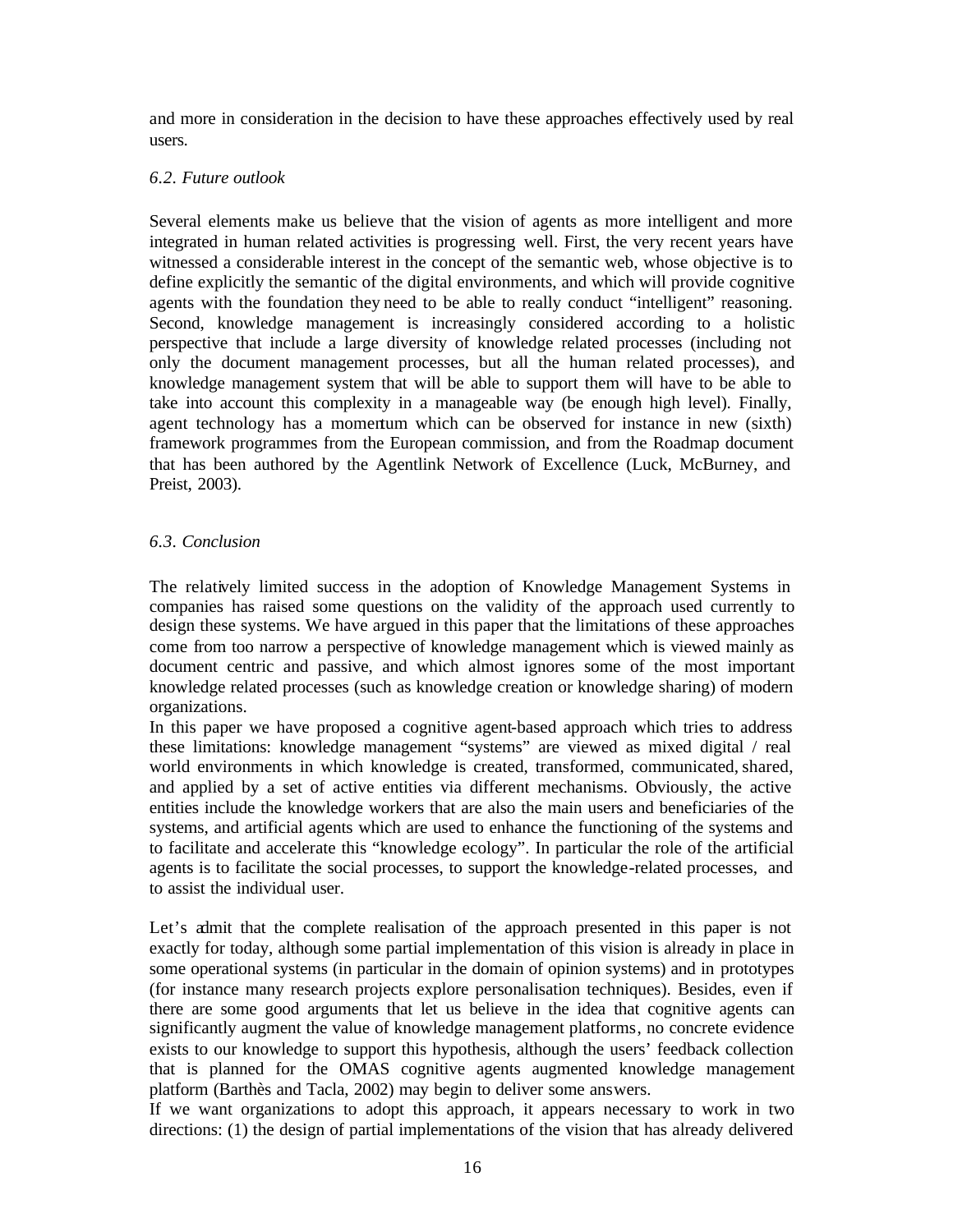some substantive and visible value to companies (which means going beyond technical prototyping and inventing the "killer application"); (2) the collection of empirical data as well as going to some more systematic measure which helps to prove and to evaluate the validity of the approach.

Also, the success of the approach will also depend on the ability of the agent technologies and theories to deliver their promises, and in particular not to be distracted from the goal of focusing its effort on "practical intelligence" delivering real values to the end users, in favour of the pursuit of more hypothetic goals such as the search for mimicking human intelligence.

#### **References**

- Alfarez A. R., Hailes S. (2000), 'Supporting Trust in Virtual Communities', Proceedings of the 33rd Hawaii International Conference on System Sciences – 2000.
- André E. and Rist T. (2002), 'From Adaptive Hypertext to Personalized Web Companions', *Communications of the ACM*, May 2002.
- Andrew D. (2002), 'Audience-Specific Online Community Design', *Communications of the ACM*, April 2002.
- Angehrn A. (1993), 'Comput ers that criticize you: Stimulus-based Decision Support Systems', *Interfaces*, May-June 1993.
- Angehrn A., Nabeth T., Razmerita L., Roda C. (2001), 'K-InCA: Using Artificial Agents for Helping People to Learn New Behaviours', *Proc. IEEE International Conference on Advanced Learning Technologies* (ICALT 2001), IEEE Computer Society, August 2001, Madison USA, pp. 225 -226.
- Barthès J-P. A., Tacla C. (2002), 'Agent-supported Portals and Knowledge Management in Complex R&D Projects', *Computers in Industry*, 48(1):3-16, May 2002.
- Bates J., Loyall A. B, and Reilly W. S. (1994), 'An Architecture for Action, Emotion, and Social Behavior', in *Artificial Social Systems: Fourth European Workshop on Modeling Autonomous Agents in a Multi-Agent World*, Springer-Verlag, Berlin, 1994
- Blom, J. (2000), 'Personalization a Taxonomy', CHI'00 Conference on Human Factors in Computing Systems, The Hague, Netherlands.
- Blom, J. (2002), 'A theory of Personalized Recommendations'; Proceedings: CHI'02 Conference on Human Factors in Computing Systems; 540 – 541, Minneapolis, Minnesota, USA; ACM Press New York, NY, USA
- Bogner, M., Maletic J., and Franklin S. (2003), 'ConAg: a Reusable Framework for Developing "Conscious" Software Agents', *The International Journal on Artificial Intelligence Tools*.
- Bradshaw J. M. (1997), 'An Introduction to Software Agents'-, in *Software Agents*, Bradshaw, J.M. (ed.), Cambridge, MA: MIT Press, 1997
- Broersen, J., Dastani, M., Hulstijn, J. and Van der Torre, L. (2002), 'Goal Generation in the BOID Architecture', *Cognitive Science Quarterly* 2(3-4), 431-450, special issue on Desires, goals, intentions, and values: Computational architectures.
- Comma Consortium (2000), 'Corporate Memory Management through Agents', in Proc. of the E-business and E-work Conference, 18-20 October, 2000, Madrid, Spain.
- Cothrel J. and Williams R. L. (1999), 'On-line communities: helping them form and grow', *Journal of Knowledge Management*, Volume 3 · Number 1 · 1999 · pp. 54–60
- Davenport T. H., Prusak L. (1997), *Information Ecology : Mastering the Information and Knowledge Environment,* Oxford University Press.
- Davenport, T. H., (2002), 'Some Principles of Knowledge Management', 3 June 2002 http://www.bus.utexas.edu/kman/kmprin.htm
- De Garis H. (2003), 'An N Artificial Brain: Using Evolvable Hardware Techniques to Build an Artificial Nervous System', *Leonardo Journal*, Vol. 36:1, February, 2003, MIT Press
- Dore L. (2001), 'Winning Through Knowledge: How to Succeed in the Knowledge Economy', Special Report by the Financial World; The Chartered Institute of Bankers in association with Xerox; March 2001
- Dyer J. and Nobeoka K. (2000), 'Creating and Managing A High-Performance Knowledge-Sharing Network: The Toyota Case*', Strategic Management Journal* 21:345-67.
- Ercim (2003), ERCIM News No. 53, April 2003, 'Special Theme: Cognitive Systems' http://www.ercim.org/publication/Ercim\_News/enw53/
- Erickson T., Halverson C., Kellogg W. A., Laff M., and Wolf T. (2002), 'Social Translucence: Designing Social Infrastructures that Make Collective Activity Visible', *Communications of the ACM*, April 2002.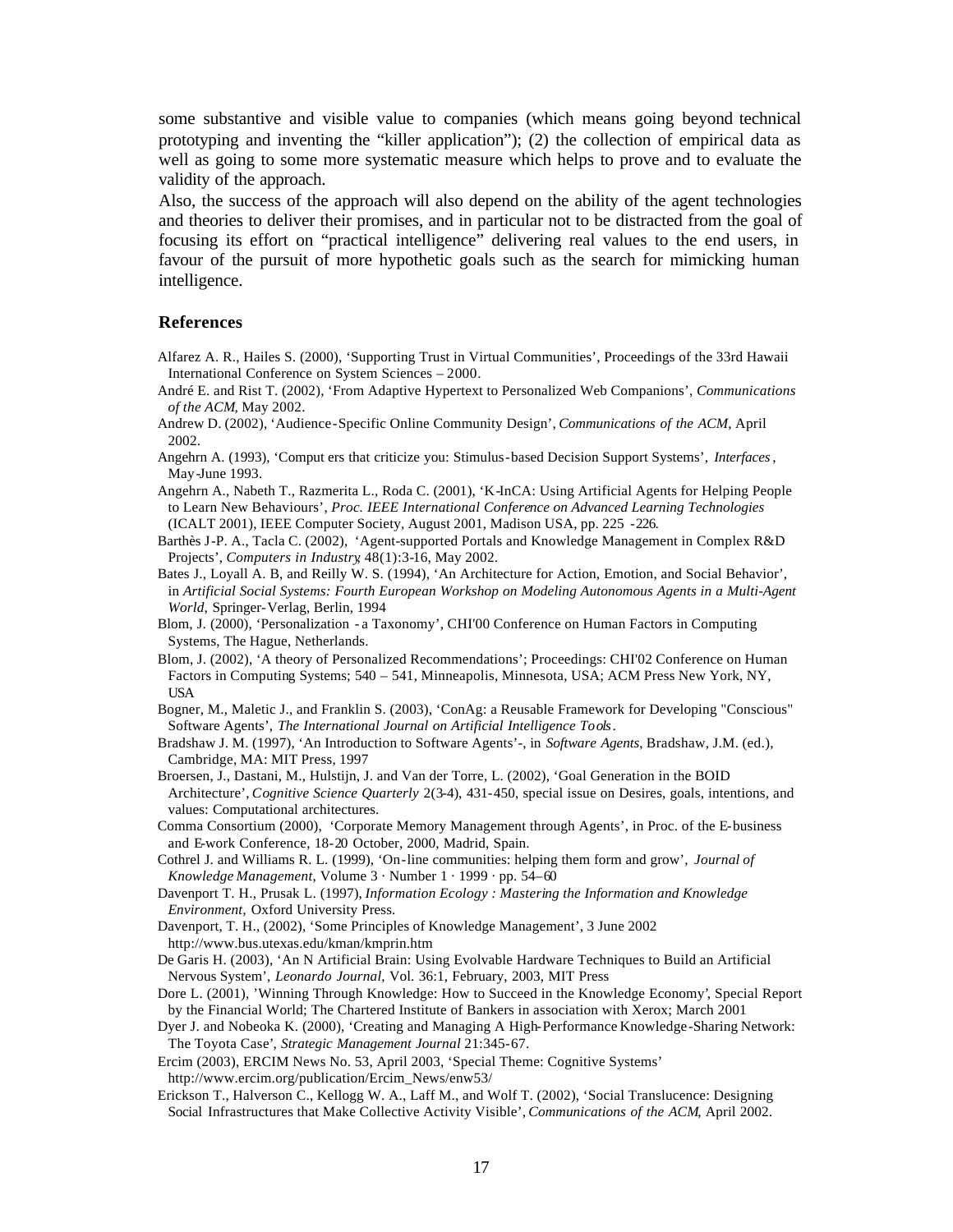- Fox M. (1981), 'An Organizational View of Distributed Systems', *IEEE Trans. on Man, Systems and Cybernetics*, 11(1):70– 80, 1981.
- Franklin S. and Graesser A. (19 97), 'Is it an Agent, or just a Program?, A Taxonomy for Autonomous Agents', Proceedings of the Third International Workshop on Agent Theories, Architectures, and Languages, published *as Intelligent Agents III*, Springer-Verlag, 1997, 21-35.
- Franklin, S., A. Graesser, B. Olde, Song H., and A. Negatu (1996), 'Virtual Mattie--an Intelligent Clerical Agent', AAAI Symposium on Embodied Cognition and Action, Cambridge MA. : November.
- Glance, N., Arregui, D., and Dardenne M. (1999), 'Making Recommender Systems Work for Organizations', In Proceedings of PAAM'99, London April 1999.
- Laird, J. E., Newell, A., and Rosenbloom, P. S. (1987), 'Soar: An Architecture for General Intelligence', *Artificial Intelligence*, 33(1): 1-64.
- Langley, P., and Laird, J. E. (2002), 'Cognitive architectures: Research issues and challenges', (Technical Report), Institute for the Study of Learning and Expertise, Palo Alto, CA.
- Langley, P., Shapiro, D., Aycinena, M., & Siliski, M. (2003), 'A Value-Driven Architecture for Intelligent Behaviour', *Proceedings of the IJCAI-2003 Workshop on Cognitive Modeling of Agents and Multi-Agent Interactions*, Acapulco, Mexico.
- Leidner D. E., and S. L. Jarvenpaa (1998), 'Communication and Trust in Global Virtual Teams', *Journal of Computer-Mediated Communication* 3 (4) June 1998
- Luck M., McBurney P. and Preist C. (2003), 'Agent Technology: Enabling Next Generation Computing', AgentLink, 2003, http://www.agentlink.org/roadmap/
- Maes P. (1994), 'Agents that Reduce Work and Information Overload', *Communications of the ACM*, 7 (37), 1994.
- Maes, P. (1995), 'Artificial Life Meets Entertainment: Life like Autonomous Agents', *Communications of the ACM*, 38, 11, 108-114
- Nabeth T., Angehrn A., Roda C. (2002), 'Towards Personalised, Socially Aware and Active Knowledge Management System', *Proceedings: E-2002 e-Business and e-Work Annual Conference*, Prague, Czech Republic.
- Nabeth, T. and Roda C. (2002), 'Intelligent Agents and the Future of Identity in E-Society', *Institute for Prospective Technological Studies Report*, Special issue on Identity & Privacy, September 2002
- Nardi, B., Whittaker, S, Schwarz, H. (2000), 'It's Not What You Know, It's Who You Know: Work in the Information Age', *First Monday*, May 2000, http://www.firstmonday.org/issues/issue5\_5/nardi/
- Nonaka I., Takeuchi H. (1995), *The knowledge creating company*, Oxford University Press, Oxford, 1995
- Ossowski S. (1999), *Co-Ordination in Artificial Agent Societies: Social Structures and Its Implications for Autonomous Problem -Solving Agents*, Lecture Notes in Computer Sciences, Springer, February 1999
- Picard R. W. (1997), *Affective Computing*, MIT Press, 1997
- Pór G. (1998), 'Knowledge Ecology and Communities of Practice: Emerging Twin Trends of Creating True Wealth', Knowledge Ecology Fair 98.
- PROACTe (2002), 'Open Platforms and Tools for Personalised Learning : an Overview for Potential End Users', public document, http://www.proacte.com/
- Rao A. S. and Georgeff M. P. (1995), 'Bdi agents: From theory to practice', Tech. Rep. 56, Australian Artificial Intelligence Institute, Melbourne, Australia, Apr 1995.
- Resnick, P. Zeckhauser, R. Friedman E., and Kuwabara K., (2000), 'Reputation Systems', *Communications of the ACM*, 43(12), December 2000, pages 45-48
- Roda, C., A. Angehrn, Nabeth T. and Razmerita L., (2003), 'Using conversational agents to support the adoption of knowledge sharing practices', *Interacting with Computers*, Special issue on Intelligence & Interaction in Community-based Systems
- Rogers E. M. (1995), *Diffusion of Innovation*, 4th edition, Free Press, NY, 1995.
- Snowden, D. J. (2001), 'Narrative patterns The perils and possibilities of using story in organisations', *Knowledge Management* Vol 4.10, Ark Group, July/August 2001
- Tacla, C.A., Barthès, J-P (2002), 'A Multi-agent Architecture for KM Systems', Second IEEE International Symposium on Advanced Distributed Computing Systems ISADS 2002 Nov 13-15, 2002, Guadalajara, Mexico.
- Thaiupathump C., Bourne J. and Campbell J. O. (1999), 'Intelligent Agents for Online Learning', *Journal of Asynchronous Network*, Volume 3, Issue 2, November 1999.
- Thibaut, J. W. & Kelley, H. H. (1959), *The social psychology of groups*, New York: Wiley.
- Thomas, J., Kellogg, W., and Erickson, T. (2001), 'The Knowledge Management Puzzle: Human and Social Factors in Knowledge Management', *IBM Systems Journal*,40,4, 863 -884
- Van Elst L. and Abecker A. (2002), 'Domain Ontology Agents for Distributed Organizational Memories', in Rose Dieng-Kuntz and Nada Matta (eds.): *Knowledge Management and Organizational Memories* , Kluwer Academic Publishers, July 2002